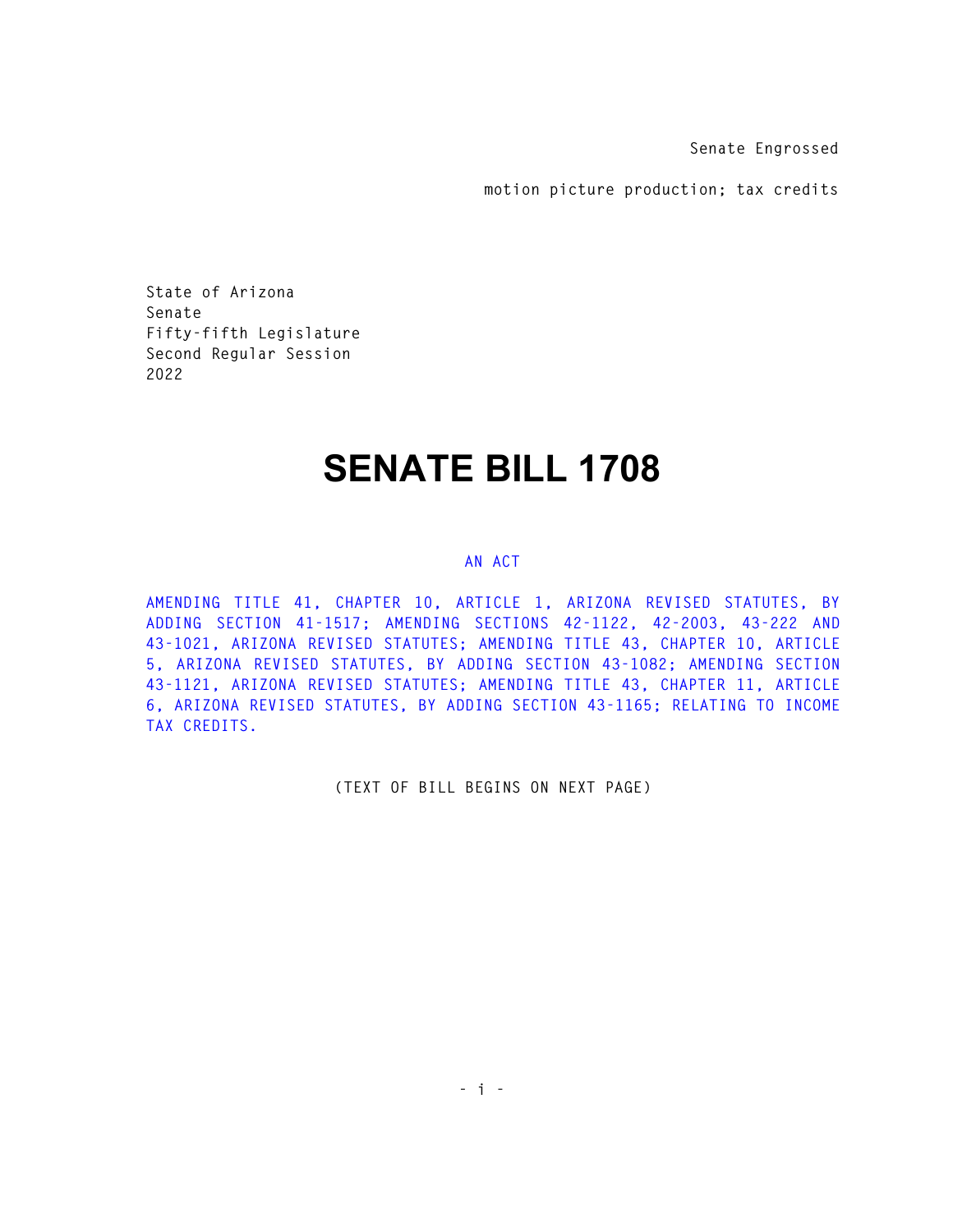**1 Be it enacted by the Legislature of the State of Arizona: 2 Section 1. Title 41, chapter 10, article 1, Arizona Revised 3 Statutes, is amended by adding section 41-1517, to read: 4 41-1517. Arizona motion picture production program; duties; 5 preapproval; postapproval; fee; rulemaking; audit; 6 report; definitions 7 A. THE AUTHORITY SHALL: 8 1. IMPLEMENT AN ARIZONA MOTION PICTURE PRODUCTION PROGRAM IN THIS 9 STATE TO PROMOTE THE WORKFORCE DEVELOPMENT AND EXPANSION OF THE COMMERCIAL 10 MOTION PICTURE INDUSTRY IN THIS STATE. 11 2. CERTIFY MOTION PICTURE PRODUCTION COMPANIES THAT PRODUCE ONE OR 12 MORE MOTION PICTURES IN THIS STATE FOR THE PURPOSE OF THE TAX CREDITS 13 ALLOWED UNDER SECTION 43-1082 OR 43-1165. 14 B. TO QUALIFY FOR THE PROGRAM, A MOTION PICTURE PRODUCTION COMPANY 15 SHALL: 16 1. DO EITHER OF THE FOLLOWING: 17 (a) USE A QUALIFIED PRODUCTION FACILITY IN THIS STATE TO PRODUCE 18 THE MOTION PICTURE PRODUCTION. 19 (b) IF THE MOTION PICTURE PRODUCTION IS FILMED PRIMARILY AT A 20 PRACTICAL LOCATION, PRODUCE AND FILM THE MOTION PICTURE PRODUCTION 21 PRIMARILY IN THIS STATE AND PERFORM ALL PREPRODUCTION, POSTPRODUCTION AND 22 EDITING AT AN INDUSTRY STANDARD FACILITY IN THIS STATE, IF SUCH A FACILITY 23 FOR THOSE FUNCTIONS IS AVAILABLE. 24 2. MAINTAIN THE MOTION PICTURE PRODUCTION COMPANY'S PRODUCTION 25 LABOR POSITIONS IN THIS STATE. 26 3. INCLUDE IN THE CREDITS FOR EACH MOTION PICTURE PRODUCTION AN 27 ACKNOWLEDGMENT THAT THE PRODUCTION WAS FILMED IN ARIZONA. 28 4. SUBMIT A COMPLETED APPLICATION PURSUANT TO SUBSECTION C OF THIS 29 SECTION. AN APPLICATION IS COMPLETE ON RECEIPT OF ALL REQUESTED 30 INFORMATION. 31 5. PROVIDE SUPPORTING STATEMENTS AND RECORDS REQUESTED BY THE 32 AUTHORITY TO DEMONSTRATE THAT THE MOTION PICTURE PRODUCTION COMPANY 33 SATISFIES THE CRITERIA PROVIDED IN THIS SUBSECTION. 34 C. THE APPLICATION FOR CERTIFICATION UNDER THIS SECTION SHALL BE ON 35 A FORM PRESCRIBED BY THE AUTHORITY AND SHALL INCLUDE THE FOLLOWING: 36 1. THE NAME, ADDRESS, TELEPHONE NUMBER AND WEBSITE OF THE MOTION 37 PICTURE PRODUCTION COMPANY. 38 2. THE NAME AND ADDRESS OF AN INDIVIDUAL WHO WILL MAINTAIN RECORDS 39 OF EXPENDITURES IN THIS STATE. 40 3. THE PROJECTED FIRST PREPRODUCTION DATE AND LAST PRODUCTION DATE 41 IN THIS STATE. 42 4. THE PRODUCTION OFFICE ADDRESS AND OFFICE TELEPHONE NUMBER IN 43 THIS STATE. 44 5. THE ESTIMATED TOTAL BUDGET OF THE PRODUCTION. 45 6. THE ESTIMATED TOTAL PRODUCTION COST EXPENDITURES IN THIS STATE.**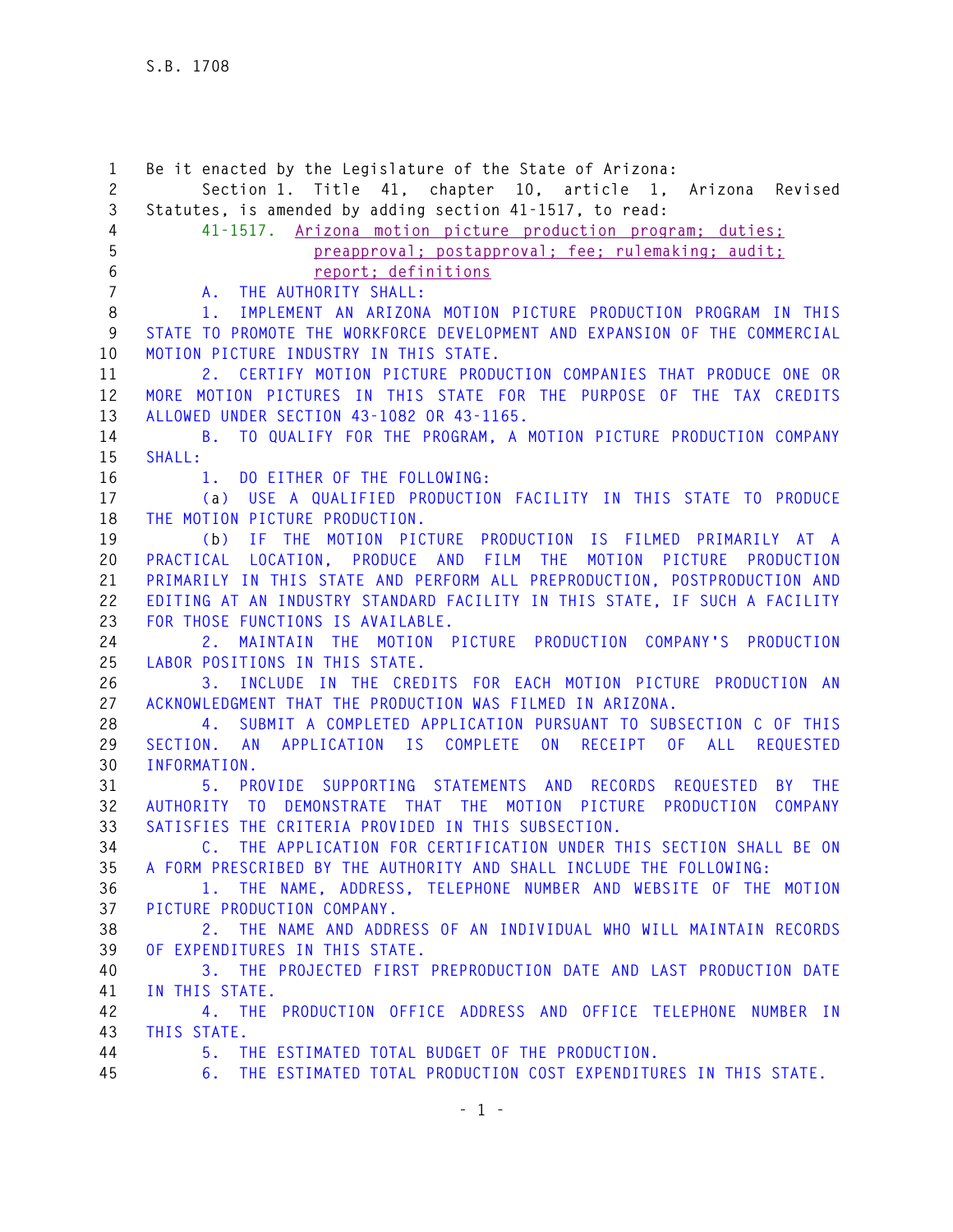**1 7. THE ESTIMATED TOTAL PERCENTAGE OF THE PRODUCTION THAT WILL TAKE 2 PLACE IN THIS STATE. 3 8. THE ESTIMATED NUMBER OF FULL-TIME PRODUCTION LABOR EMPLOYMENT 4 POSITIONS IN THIS STATE. 5 9. THE ESTIMATED NUMBER OF EMPLOYEES WHO ARE RESIDENTS OF THIS 6 STATE IN THE CAST AND CREW. 7 10. A SCRIPT OR SYNOPSIS, THE PROPOSED DIRECTOR AND A PRELIMINARY 8 LIST OF THE CAST AND PRODUCER. 9 11. AN AFFIDAVIT THAT ATTESTS THAT THE MOTION PICTURE PRODUCTION 10 COMPANY WILL MEET ALL OF THE REQUIREMENTS TO QUALIFY FOR THE TAX CREDITS, 11 INCLUDING THAT THE MOTION PICTURE PRODUCTION COMPANY WILL USE A QUALIFIED 12 PRODUCTION FACILITY IN THIS STATE TO PRODUCE THE MOTION PICTURE PRODUCTION 13 OR OTHERWISE SATISFY THE REQUIREMENTS PRESCRIBED IN SUBSECTION B, 14 PARAGRAPH 1 OF THIS SECTION. 15 D. THE AUTHORITY SHALL ESTABLISH PROCESSES TO: 16 1. REVIEW A COMPLETED INITIAL APPLICATION SUBMITTED PURSUANT TO 17 THIS SECTION WITHIN A TIME PERIOD PRESCRIBED BY THE AUTHORITY BY RULE TO 18 DETERMINE WHETHER THE MOTION PICTURE PRODUCTION COMPANY SATISFIES ALL OF 19 THE CRITERIA PROVIDED IN SUBSECTION B OF THIS SECTION. 20 2. CERTIFY AND PREAPPROVE A MOTION PICTURE PRODUCTION COMPANY FOR 21 THE MOTION PICTURE PRODUCTION TAX CREDITS UNDER SECTION 43-1082 OR 22 43-1165. PREAPPROVAL PRIORITY SHALL BE BASED ON THE DATE THAT THE MOTION 23 PICTURE PRODUCTION COMPANY FILES A COMPLETE INITIAL APPLICATION FOR 24 CERTIFICATION WITH THE AUTHORITY. 25 E. THE PREAPPROVED AMOUNT APPLIES AGAINST THE APPLICABLE DOLLAR 26 LIMIT PRESCRIBED BY SUBSECTION I OF THIS SECTION FOR THE CALENDAR YEAR IN 27 WHICH THE APPLICATION WAS SUBMITTED REGARDLESS OF WHETHER THE PREAPPROVAL 28 PERIOD EXTENDS INTO THE FOLLOWING YEAR OR YEARS. 29 F. THE AUTHORITY SHALL DENY AN APPLICATION IF THE AUTHORITY 30 DETERMINES THAT: 31 1. THE MOTION PICTURE PRODUCTION COMPANY DOES NOT MEET ALL OF THE 32 ESTABLISHED CRITERIA PROVIDED IN SUBSECTION B OF THIS SECTION. 33 2. THE PRODUCTION WOULD CONSTITUTE AN OBSCENE MOTION PICTURE FILM 34 OR OBSCENE PICTORIAL PUBLICATION UNDER TITLE 12, CHAPTER 7, ARTICLE 1.1. 35 3. THE PRODUCTION VIOLATES THE OBSCENITY LAWS UNDER TITLE 13, 36 CHAPTER 35. 37 4. THE PRODUCTION WOULD CONSTITUTE SEXUAL EXPLOITATION OF A MINOR 38 OR COMMERCIAL SEXUAL EXPLOITATION OF A MINOR UNDER TITLE 13, CHAPTER 35.1. 39 G. ON A DETERMINATION BY THE AUTHORITY THAT A MOTION PICTURE 40 PRODUCTION COMPANY QUALIFIES FOR THE MOTION PICTURE PRODUCTION TAX CREDITS 41 UNDER SECTION 43-1082 OR 43-1165, THE AUTHORITY SHALL ISSUE THE MOTION 42 PICTURE PRODUCTION COMPANY A PREAPPROVAL LETTER AND TRANSMIT A COPY OF THE 43 PREAPPROVAL LETTER TO THE DEPARTMENT OF REVENUE. A PREAPPROVAL LETTER IS 44 EFFECTIVE FOR A TIME PERIOD PRESCRIBED BY THE AUTHORITY BY RULE THAT SHALL 45 BE STATED IN THE PREAPPROVAL LETTER. A MOTION PICTURE PRODUCTION COMPANY**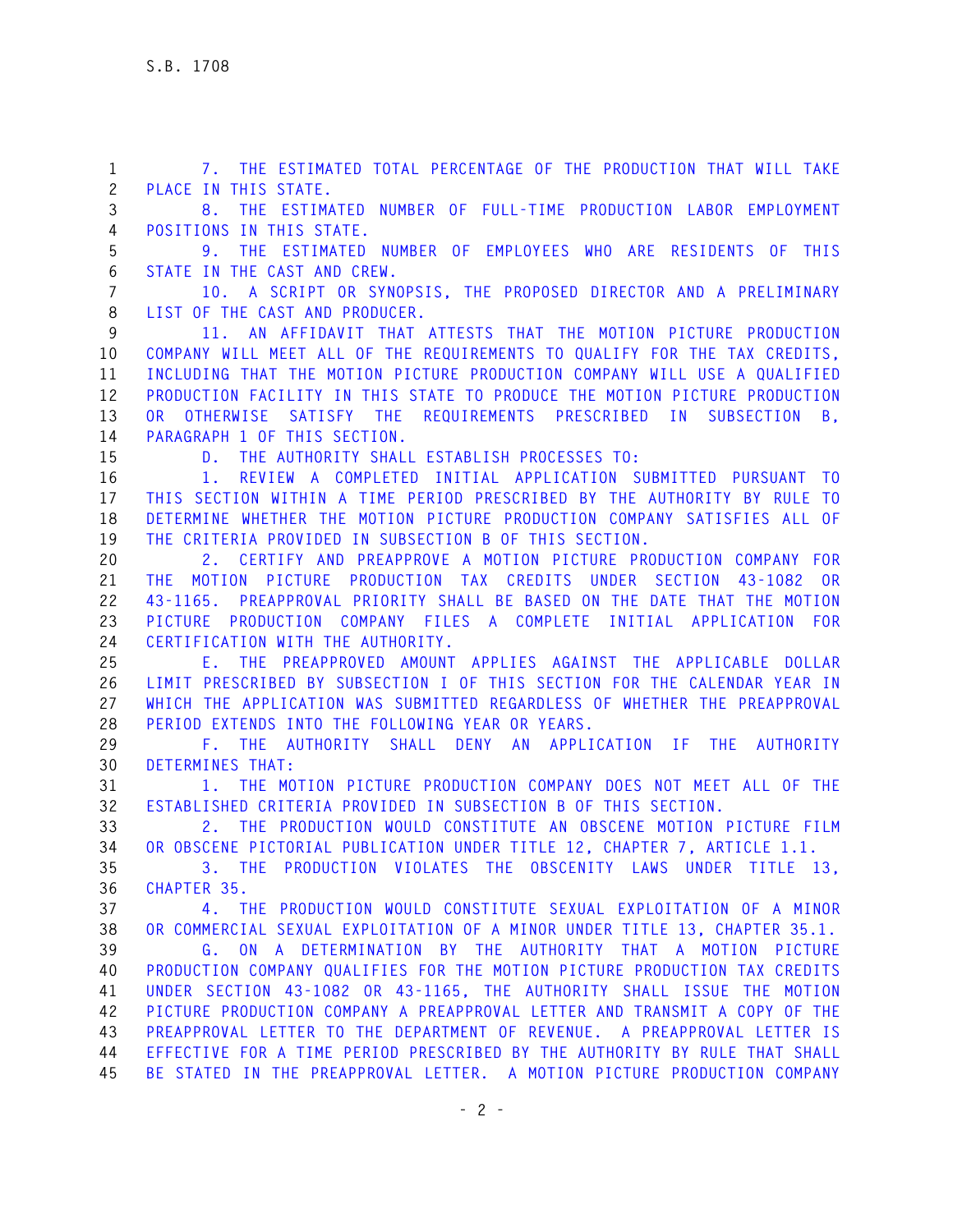**1 MAY APPLY TO THE AUTHORITY TO EXTEND THE PREAPPROVAL PERIOD IF THE MOTION 2 PICTURE PRODUCTION COMPANY CAN DEMONSTRATE THAT AN ACT OF FORCE MAJEURE 3 OCCURRED AND THAT THE PREAPPROVAL LETTER WILL EXPIRE BEFORE THE PRODUCTION 4 IS COMPLETE.** 

**5 H. ON COMPLETION OF THE MOTION PICTURE PRODUCTION, A MOTION PICTURE 6 PRODUCTION COMPANY THAT IS PREAPPROVED FOR THE MOTION PICTURE PRODUCTION 7 TAX CREDITS UNDER SECTION 43-1082 OR 43-1165 SHALL APPLY TO THE AUTHORITY, 8 ON A FORM PRESCRIBED BY THE AUTHORITY, FOR APPROVAL OF MOTION PICTURE 9 PRODUCTION TAX CREDITS AND PROVIDE AN AUDITED STATEMENT COMPLETED BY A 10 CERTIFIED PUBLIC ACCOUNTANT IN THIS STATE THAT CERTIFIES THE TOTAL AMOUNT 11 OF ELIGIBLE PRODUCTION COSTS ASSOCIATED WITH THE PRODUCTION. THE 12 AUTHORITY SHALL PROVIDE POSTAPPROVAL TO A MOTION PICTURE PRODUCTION 13 COMPANY THAT THE COMPANY HAS MET THE ELIGIBILITY REQUIREMENTS OF THIS 14 SECTION AND NOTIFY THE DEPARTMENT OF REVENUE THAT THE MOTION PICTURE 15 PRODUCTION COMPANY MAY CLAIM THE TAX CREDITS UNDER SECTION 43-1082 OR 16 43-1165.** 

**17 I. THE AUTHORITY MAY NOT PREAPPROVE TAX CREDITS EXCEEDING A TOTAL 18 OF \$150,000,000 IN ANY CALENDAR YEAR, OF WHICH UP TO \$25,000,000 MAY BE 19 USED FOR MOTION PICTURE PRODUCTIONS THAT QUALIFY FOR THE PROGRAM PURSUANT 20 TO SUBSECTION B, PARAGRAPH 1, SUBDIVISION (b) OF THIS SECTION.** 

**21 J. ANY INFORMATION GATHERED FROM MOTION PICTURE PRODUCTION 22 COMPANIES FOR THE PURPOSES OF THIS SECTION IS CONSIDERED CONFIDENTIAL 23 TAXPAYER INFORMATION AND SHALL BE DISCLOSED ONLY AS PROVIDED IN SECTION 24 42-2003, SUBSECTION B, PARAGRAPH 12.** 

**25 K. THE AUTHORITY SHALL ADOPT FEES AND DEPOSIT REQUIREMENTS, RULES 26 AND PUBLISH AND PRESCRIBE FORMS AND PROCEDURES AS NECESSARY TO ADMINISTER 27 THIS SECTION AND PROVIDE ADMINISTRATIVE SUPPORT SERVICES.** 

**28 L. THE AUTHORITY SHALL SUBMIT AN ANNUAL REPORT ON OR BEFORE 29 DECEMBER 31 EACH YEAR TO THE GOVERNOR, THE PRESIDENT OF THE SENATE AND THE 30 SPEAKER OF THE HOUSE OF REPRESENTATIVES AND SHALL PROVIDE A COPY OF THIS 31 REPORT TO THE SECRETARY OF STATE. THE AUTHORITY SHALL ALSO MAKE THE 32 REPORT AVAILABLE TO THE GENERAL PUBLIC ON REQUEST. THE REPORT SHALL 33 INCLUDE:** 

**34 1. INFORMATION RELATING TO THE PROGRAM'S ACTIVITIES, RECEIPTS AND 35 EXPENDITURES.** 

**36 2. INFORMATION COMPARING THE ANNUAL AMOUNT OF MONIES CREDITED TO 37 CERTIFIED MOTION PICTURE PRODUCTION COMPANIES TO THE ESTIMATED AMOUNT OF 38 MONIES SPENT ON IN-STATE PRODUCTION COSTS BY MOTION PICTURE PRODUCTION 39 COMPANIES.** 

**40 3. QUARTERLY DATA ON THE GROWTH AND DEVELOPMENT OF MOTION PICTURE 41 INDUSTRY EMPLOYMENT AND WAGES IN THIS STATE.** 

**42 M. BEGINNING ON THE FIFTH YEAR AFTER THE AUTHORITY ISSUES THE FIRST 43 PREAPPROVAL LETTER AND AT LEAST EVERY FIFTH YEAR THEREAFTER, THE AUTHORITY 44 SHALL PERFORM AN AUDIT OF THE PROGRAM. ON OR BEFORE JUNE 30 OF THE 45 RESPECTIVE YEAR, THE AUTHORITY SHALL ISSUE A PUBLIC REPORT OF THE AUDIT**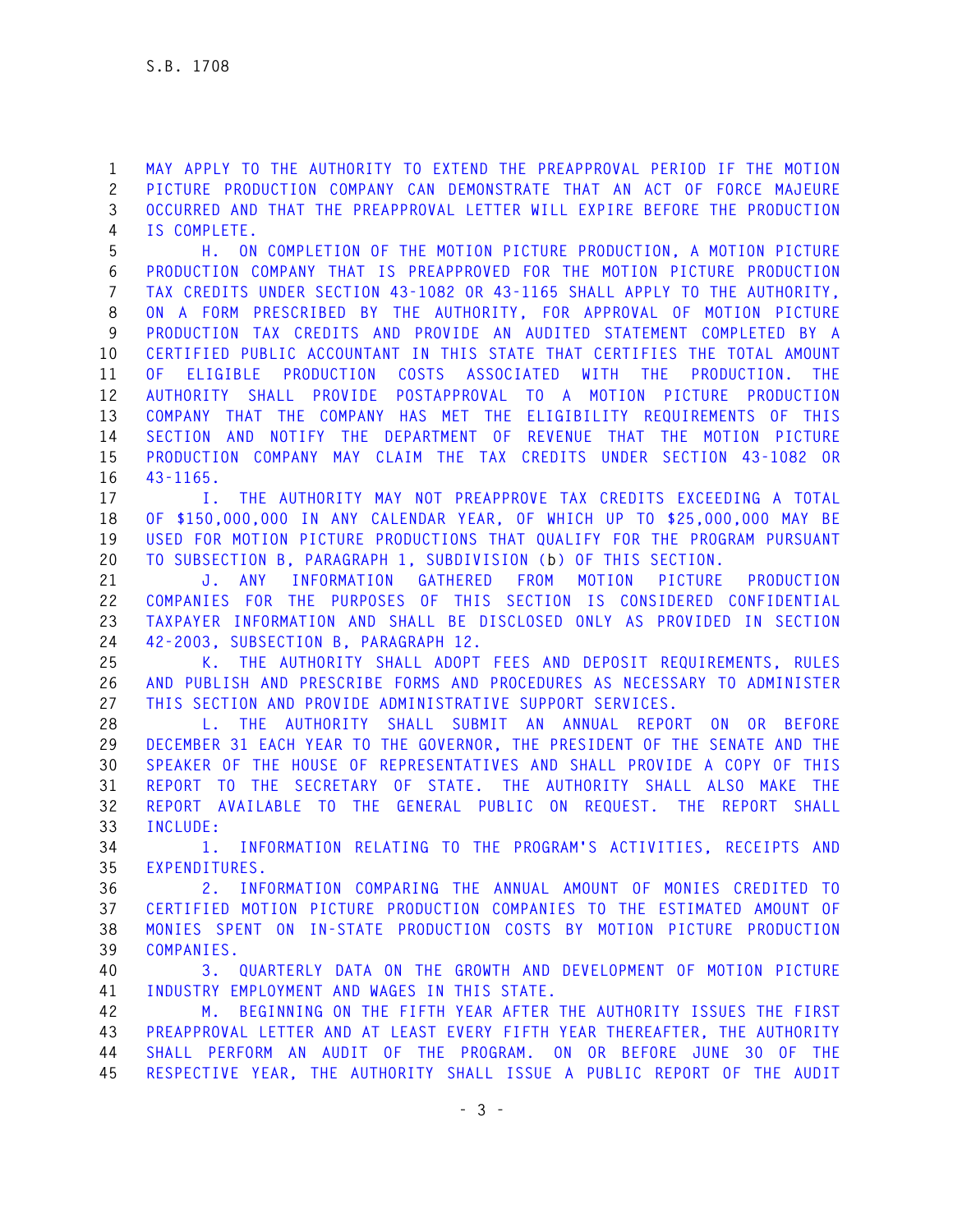**1 AND SUBMIT THE REPORT OF THE AUDIT TO THE PRESIDENT OF THE SENATE AND THE 2 SPEAKER OF THE HOUSE OF REPRESENTATIVES AND SHALL PROVIDE A COPY TO THE 3 SECRETARY OF STATE. THE AUDIT PERFORMED ON THE TWENTIETH YEAR AFTER THE 4 FIRST AUDIT BY THE AUTHORITY SHALL INCLUDE A RECOMMENDATION FOR WHETHER 5 THE LEGISLATURE SHOULD REPEAL THE PROGRAM. 6 N. FOR THE PURPOSES OF THIS SECTION: 7 1. "MOTION PICTURE PRODUCTION" MEANS A SINGLE MEDIUM OR MULTIMEDIA 8 PROGRAM, INCLUDING A FEATURE FILM, EPISODIC SERIES OR COMMERCIAL 9 ADVERTISEMENT MESSAGE, THAT: 10 (a) IS CREATED BY PRODUCTION ACTIVITIES CONDUCTED IN THIS STATE. 11 (b) CAN BE VIEWED OR REPRODUCED. 12 (c) IS INTENDED FOR COMMERCIAL DISTRIBUTION OR LICENSING IN THE 13 DELIVERY MEDIUM USED. 14 2. "MOTION PICTURE PRODUCTION COMPANY" MEANS ANY PERSON PRIMARILY 15 ENGAGED IN THE BUSINESS OF PRODUCING MOTION PICTURES AND THAT HAS A 16 PHYSICAL BUSINESS OFFICE IN THIS STATE. 17 3. "PRACTICAL LOCATION" MEANS FILMING A MOTION PICTURE PRODUCTION 18 AT A LOCATION THAT IS NOT AND THAT DOES NOT USE AN INDUSTRY STANDARD SOUND 19 STAGE OR PRODUCTION FACILITY TO PRODUCE AND FILM THE MOTION PICTURE 20 PRODUCTION. 21 4. "PRODUCTION COSTS": 22 (a) MEANS THE FOLLOWING COSTS THAT ARE INCURRED AND TAXABLE IN THIS 23 STATE: 24 (i) ALL COMPENSATION PAID TO TALENT, WRITERS, DIRECTORS AND 25 MANAGEMENT. 26 (ii) ALL COMPENSATION PAID FOR PRODUCTION LABOR. 27 (iii) SET CONSTRUCTION AND OPERATION COSTS PAID PURSUANT TO 28 CONSTRUCTION CONTRACTS WITH CONTRACTORS WHO ARE LICENSED UNDER TITLE 32, 29 CHAPTER 10. 30 (iv) WARDROBE, PROPS, ACCESSORIES AND RELATED SERVICES. 31 (v) PHOTOGRAPHY, SOUND SYNCHRONIZATION, LIGHTING AND RELATED COSTS. 32 (vi) EDITING AND RELATED SERVICES. 33 (vii) RENTAL OF QUALIFIED PRODUCTION FACILITIES. 34 (viii) RENTAL OF EQUIPMENT. 35 (ix) CATERED FOOD, DRINK AND CONDIMENT PURCHASED FROM A QUALIFIED 36 PRODUCTION FACILITY. 37 (x) OTHER DIRECT IN-STATE COSTS OF PRODUCING THE MOTION PICTURE 38 PRODUCTION PURSUANT TO RULES ADOPTED BY THE AUTHORITY. 39 (b) DOES NOT INCLUDE PAYMENTS FOR PENALTIES AND FINES OR FEES OR 40 DEPOSITS ESTABLISHED BY THE AUTHORITY OR THE DEPARTMENT OF REVENUE TO 41 ADMINISTER THE PROGRAM. 42 5. "PRODUCTION LABOR" MEANS ALL LABORERS WORKING ON A PRODUCTION 43 THAT ARE NOT TALENT, WRITERS, DIRECTORS, PRODUCERS OR MANAGEMENT. 44 6. "PROGRAM" MEANS THE ARIZONA MOTION PICTURE PRODUCTION PROGRAM 45 IMPLEMENTED PURSUANT TO THIS SECTION.**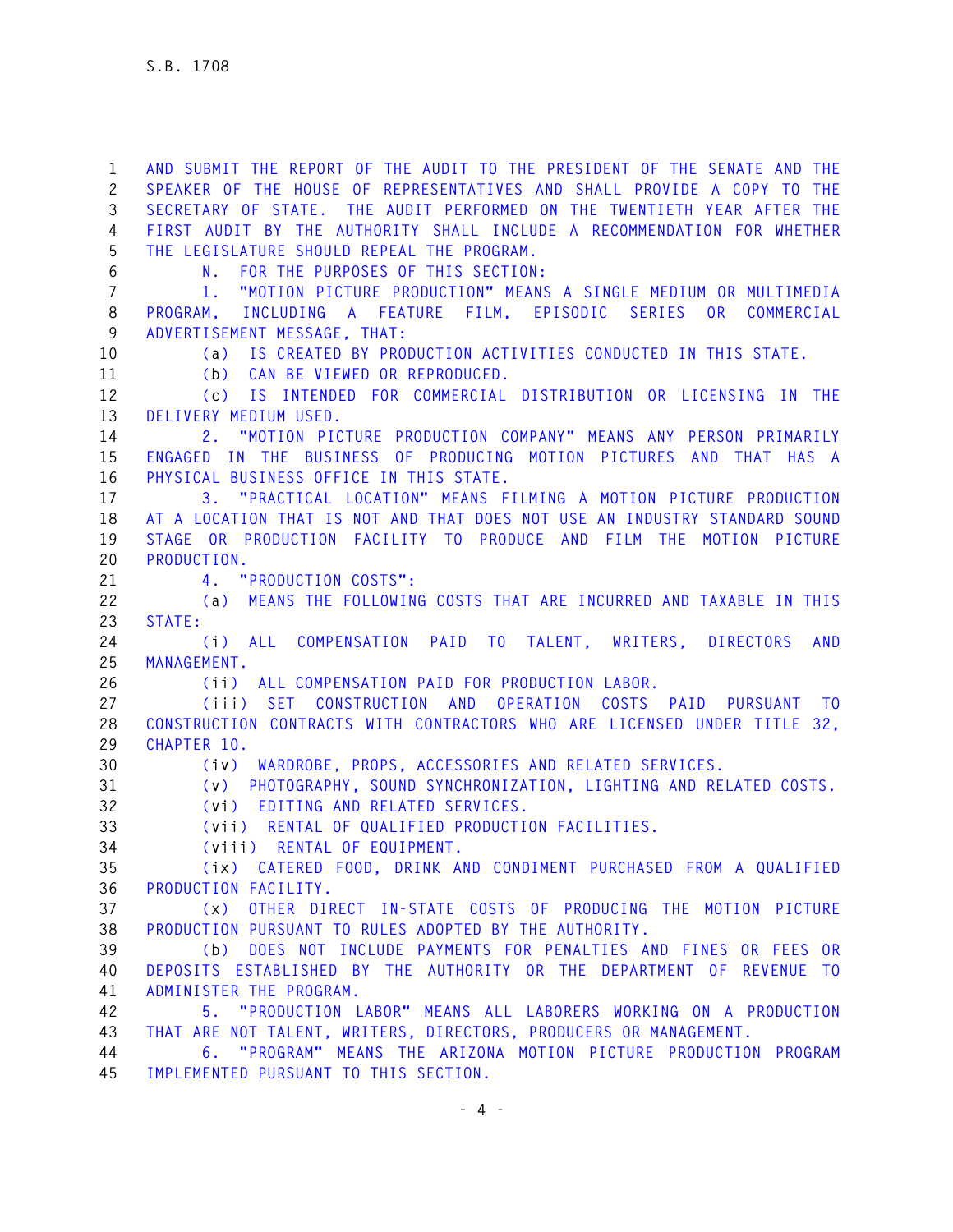**1 7. "QUALIFIED PRODUCTION FACILITY" MEANS A STRUCTURE THAT IS BUILT 2 FOR FILM INDUSTRY PURPOSES, IS LOCATED IN THIS STATE, IS AT LEAST TEN 3 THOUSAND SQUARE FEET AND MEETS GENERALLY ACCEPTED INDUSTRY STANDARDS, 4 INCLUDING STANDARDS FOR SOUNDPROOFING, LIGHTING, AIR CONDITIONING AND 5 MOTION PICTURE PRODUCTION QUALITY TECHNOLOGY FOR PRODUCING, FILMING OR 6 OTHERWISE CREATING A MOTION PICTURE PRODUCTION.** 

**7 Sec. 2. Section 42-1122, Arizona Revised Statutes, is amended to 8 read:** 

- 
- 

**9 42-1122. Setoff for debts to state agencies, political 10 subdivisions and courts; revolving fund; 11 penalties; definitions**

**12 A. The department shall establish a liability setoff program by 13 which refunds under sections SECTION 42-1118 and 43-1072 TITLE 43, 14 CHAPTERS 10 AND 11 may be used to satisfy debts that the taxpayer owes to 15 this state, a political subdivision or a court. The program shall comply 16 with the standards and requirements prescribed by this section.** 

**17 B. If a taxpayer owes an agency, political subdivision or court a 18 debt, the agency, political subdivision or court, by November 1 of each 19 year, may notify the department, furnishing at least the state agency, 20 court or program identifier, the taxpayer's first name, last name, middle 21 initial or middle name and suffix and social security number and any other 22 available identification that the agency, political subdivision or court 23 deems appropriate of the debtor as shown on the records of the agency, 24 political subdivision or court, and the amount of the debt.** 

**25 C. The department shall match the information submitted by the 26 agency, political subdivision or court by at least two items of 27 identification of the taxpayer with taxpayers who qualify for refunds 28 under section 42-1118 and shall:** 

**29 1. Notify the agency, political subdivision or court of a potential 30 match, the taxpayer's home address and any additional taxpayer 31 identification numbers used by the taxpayer. Even if the taxpayer is not 32 entitled to a refund, the department of revenue shall provide to:** 

**33 (a) The court, the clerk of the court and the department of 34 economic security, for child support and spousal maintenance purposes 35 only, the home address of a taxpayer whose debt for overdue support is 36 referred for setoff and any additional taxpayer identification numbers 37 used by the taxpayer.** 

**38 (b) The court the home address and any additional taxpayer 39 identification numbers used by the taxpayer whose debt for a court 40 obligation is referred for setoff and who is identified by the court as a 41 probationer on absconder status.** 

**42 2. Request final agency, political subdivision or court 43 confirmation in writing or electronically as determined by the department 44 within ten days after the match and of the continuation of the debt. If 45 the agency, political subdivision or court fails to provide confirmation**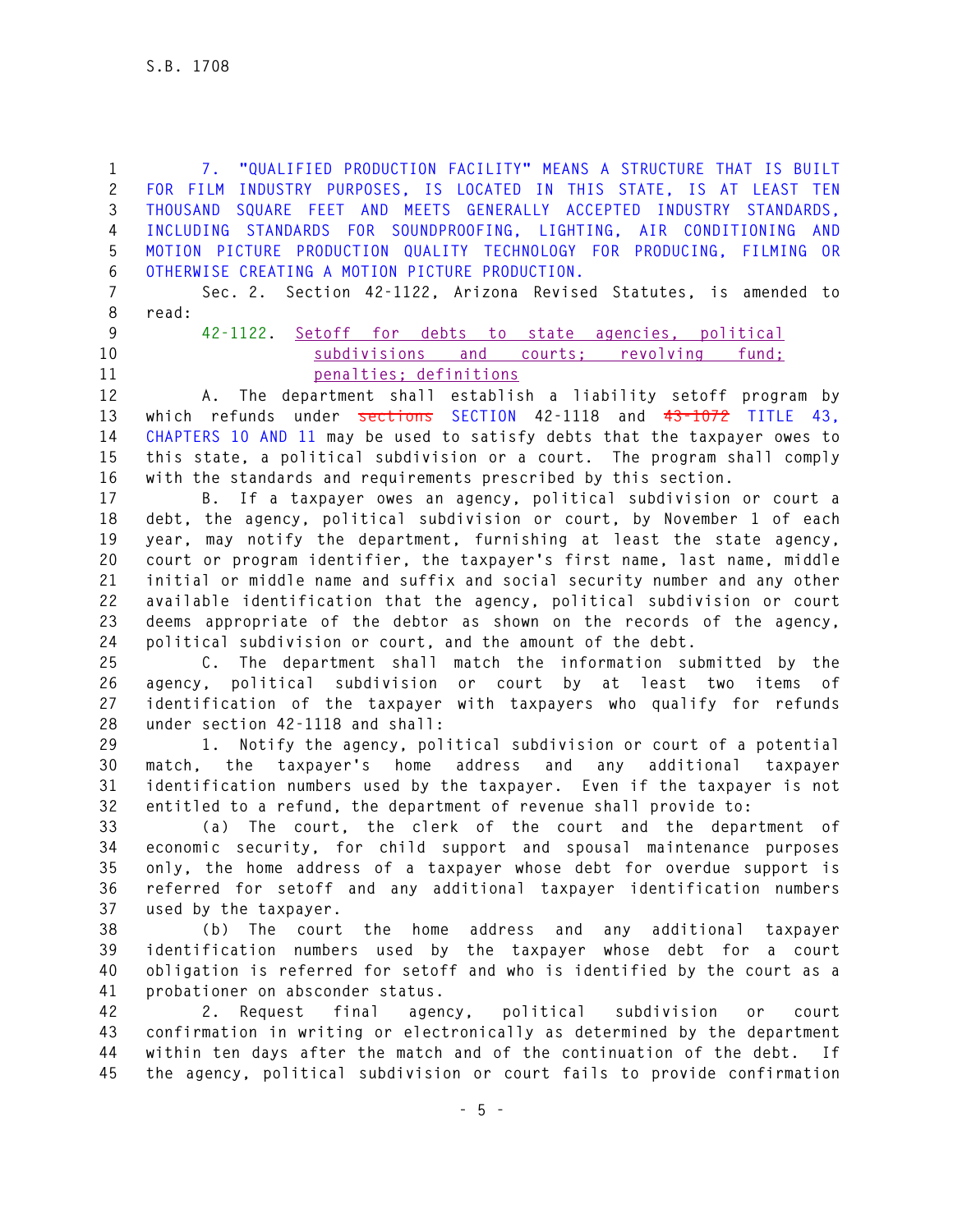**1 within forty-five days after the request, the department shall release the 2 refund to the taxpayer.** 

**3 D. An agency, political subdivision or court may submit updated 4 information, additions, deletions and other changes on a quarterly or more 5 frequent basis, at the convenience of the agency, political subdivision or 6 court.** 

**7 E. On confirmation pursuant to subsection C, paragraph 2 of this 8 section, the agency or political subdivision shall notify the taxpayer, by 9 mail to the most recent physical address or electronically to the most 10 recent e-mail EMAIL address provided by the taxpayer to the department:** 

**11 1. Of the intention to set off the debt against the refund due.** 

**12 2. Of the taxpayer's right to appeal to the appropriate court or to 13 request a review by the agency or political subdivision pursuant to agency 14 or political subdivision rule, within thirty days after the physical or 15 electronic mailing of the notice.** 

**16 F. In addition, the taxpayer shall receive notice that if the 17 refund is intercepted in error through no fault of the taxpayer, the 18 taxpayer is entitled to the full refund plus interest and penalties from 19 the agency, political subdivision or court as provided by subsection O of 20 this section.** 

**21 G. The basis for a request for review as provided by subsection E 22 of this section shall not include the validity of the claim if its 23 validity has been established at an agency hearing, by judicial review in 24 a court of competent jurisdiction in this or any other state or by final 25 administrative decision and shall state with specificity why the taxpayer 26 claims the obligation does not exist or why the amount of the obligation 27 is incorrect.** 

**28 H. If, within thirty days after the physical or electronic mailing 29 of the notice, the taxpayer requests a review by the agency or political 30 subdivision or provides the agency or political subdivision with proof 31 that an appeal has been taken to the appropriate court, the agency or 32 political subdivision shall immediately notify the department and the 33 setoff procedure shall be stayed pending resolution of the review or 34 appeal.** 

**35 I. If the department does not receive notice of a timely appeal, it 36 shall draw and deliver a warrant in the amount of the available refund up 37 to the amount of the debt in favor of the agency or political subdivision 38 and notify the taxpayer of the action by physical mail or e-mail EMAIL.** 

**39 J. Subsections E, G, H and I of this section do not apply to a debt 40 imposed by a court except that the taxpayer shall receive notice of the 41 intent to set off the debt against the refund due and the right to appeal 42 to the court that imposed the debt within thirty days after the physical 43 or electronic mailing of the notice. The basis for the request for review 44 shall not include the validity of the claim and shall state with**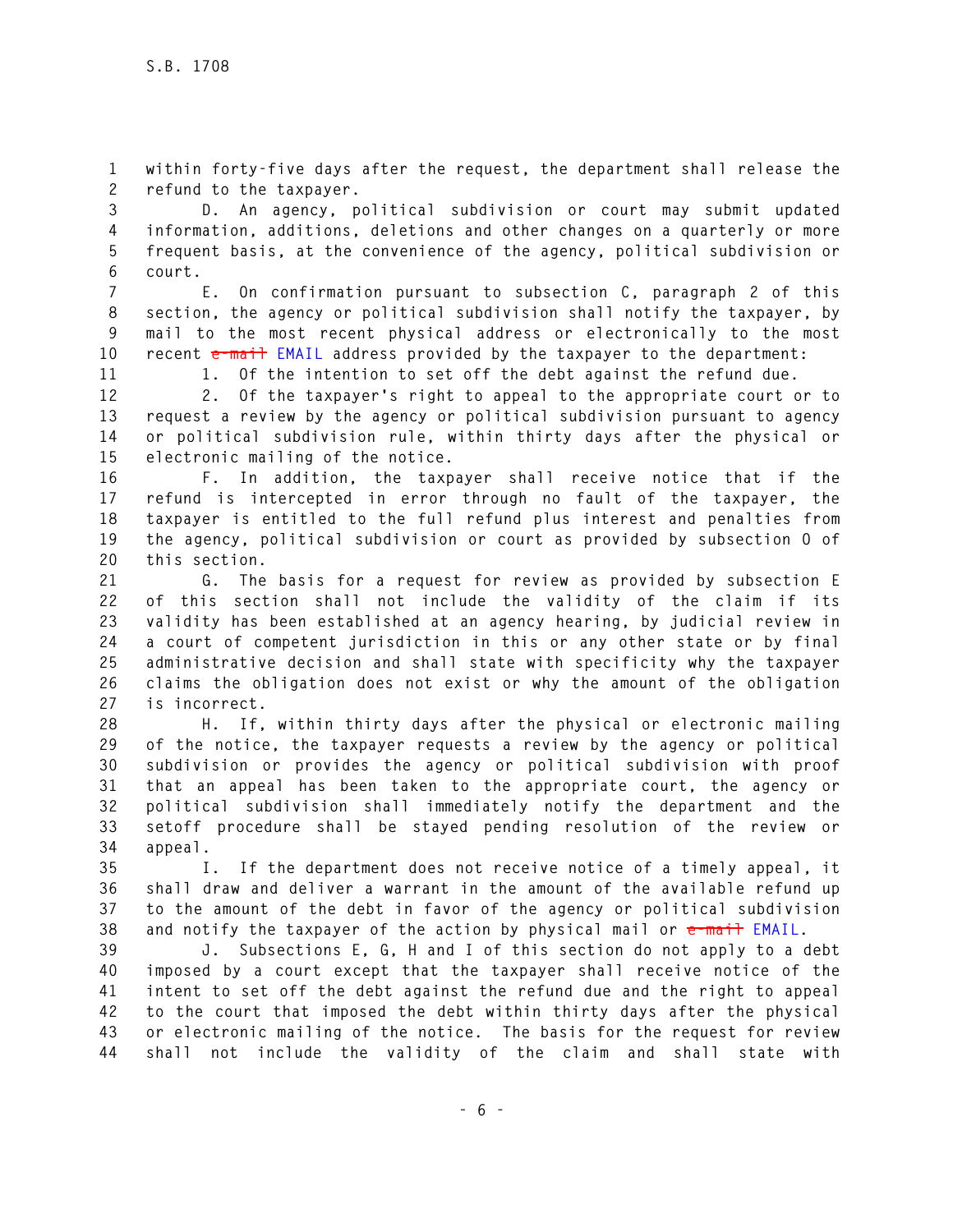**1 specificity why the taxpayer claims the obligation does not exist or why 2 the obligation is incorrect.** 

**3 K. If the setoff accounts for only a portion of the refund due, the 4 remainder of the refund shall be sent to the taxpayer. A court shall not 5 use this section to satisfy a judgment or payment of a fine or civil 6 penalty until the judgment has become final or until the time to appeal 7 the imposition of a fine or civil penalty has expired.** 

**8 L. A revolving fund is established to recover and pay the cost of 9 operating the setoff program under this section. Monies in the fund may 10 also be used for the general operating expenses of the department. The 11 department may prescribe a fee to be collected from each agency, political 12 subdivision or court using the setoff procedure or from the taxpayer, and 13 the amount shall be deposited in the fund. The amount of the fee shall 14 reasonably reflect the actual cost of the service provided. Monies in the 15 revolving fund are subject to legislative appropriation.** 

**16 M. If agencies, political subdivisions or courts have two or more 17 delinquent accounts for the same taxpayer, the refund may be apportioned 18 among them pursuant to rules prescribed by the department of revenue, 19 except that a setoff to the department of economic security for overdue 20 support has priority over all other setoffs.** 

**21 N. If the refund is insufficient to satisfy the entire debt, the 22 remainder of the debt may be collected by the agency, political 23 subdivision or court as provided by law or resubmitted for setoff against 24 subsequent refunds.** 

**25 O. In the case of a refund that is intercepted in error through no 26 fault of the taxpayer under this section, the taxpayer shall be reimbursed 27 by the agency, political subdivision or court with interest pursuant to 28 section 42-1123. In addition, if all or part of a refund is intercepted 29 in error due to an agency, political subdivision or court incorrectly 30 identifying a taxpayer as a debtor through no fault of the taxpayer, the 31 agency, political subdivision or court shall also pay the taxpayer a 32 penalty as follows:** 

**33 1. If the agency, political subdivision or court reimburses the 34 taxpayer sixteen through one hundred eighty days after the agency, 35 political subdivision or court receives notification that the refund was 36 erroneously intercepted and the refund was received by the agency, 37 political subdivision or court, the penalty is equal to ten percent of the 38 amount of the refund that was intercepted.** 

**39 2. If the agency, political subdivision or court reimburses the 40 taxpayer one hundred eighty-one through three hundred sixty-five days 41 after the agency, political subdivision or court receives notification 42 that the refund was erroneously intercepted and the refund was received by 43 the agency, political subdivision or court, the penalty is equal to 44 fifteen percent of the amount of the refund that was intercepted.**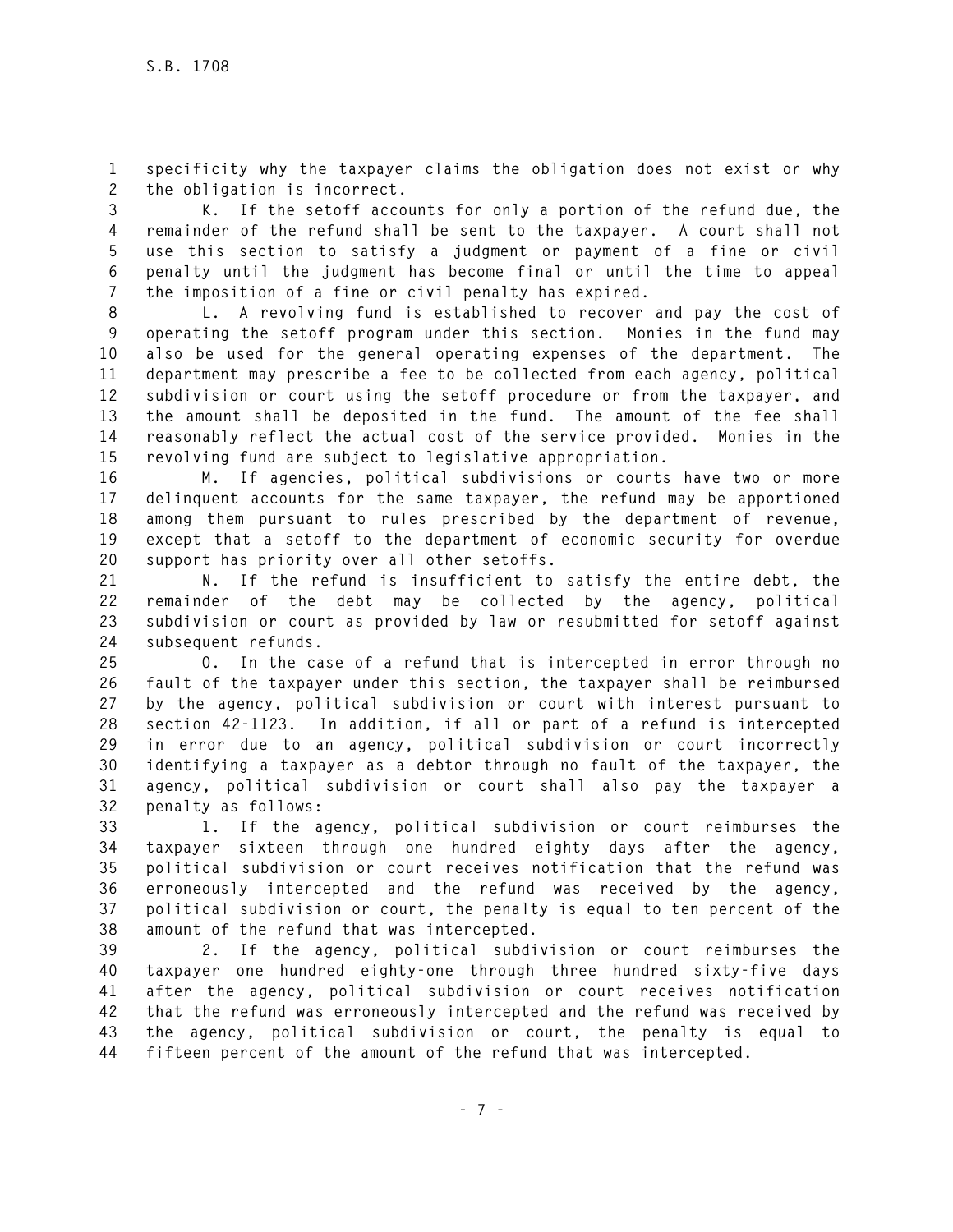**1 3. If the agency, political subdivision or court fails to reimburse 2 the taxpayer within three hundred sixty-five days after the agency, 3 political subdivision or court receives notification that the refund was 4 erroneously intercepted and the refund was received by the agency, 5 political subdivision or court, the penalty is equal to twenty percent of 6 the amount of the refund that was intercepted.** 

**7 P. The time periods set forth in subsection O of this section shall 8 be stayed during a review of an agency decision pursuant to section 9 25-522.** 

**10 Q. Except as is reasonably necessary to accomplish the purposes of 11 this section, the department shall not disclose under this section any 12 information in violation of chapter 2, article 1 of this title.** 

**13 R. An agency, political subdivision or court shall not enter into 14 an agreement with a debtor for:** 

**15 1. The assignment of any prospective refund to the agency, 16 political subdivision or court in satisfaction of the debt.** 

**17 2. Payment of the debt if the debt has been confirmed to the 18 department for setoff under subsection C, paragraph 2 of this section.** 

**19 S. If a tax refund is based on a joint income tax return and the 20 department of economic security receives a written claim from the 21 nonobligated spouse within forty-five days after the notice of a setoff 22 for overdue child support, the setoff only applies to that portion of the 23 refund due to the obligor. The nonobligated spouse shall provide to the 24 department of economic security copies of both the obligated and 25 nonobligated spouse's federal W-2 forms and evidence of estimated tax 26 payments supporting the proportionate share of each spouse's payment of 27 tax. The department of economic security shall retain the amount of the 28 setoff refund due to the obligated spouse determined by a proration based 29 on the tax payments of each spouse by estimated tax payment or tax 30 withheld from wages.** 

**31 T. For the purposes of this section:** 

**32 1. "Agency" means:** 

**33 (a) A department, agency, board, commission or institution of this 34 state.** 

**35 (b) A corporation that is under contract with this state and that 36 provides a service that would otherwise be provided by a department, 37 agency, board, commission or institution of this state, if the contract 38 specifically authorizes participation in the liability setoff program and 39 the attorney general's office has reviewed the contract and approves such 40 authorization. The participation in the liability setoff program shall be 41 limited to debt related to the services the corporation provides for or on 42 behalf of this state.** 

**43 2. "Court" means all courts of record, justice courts and municipal 44 courts.**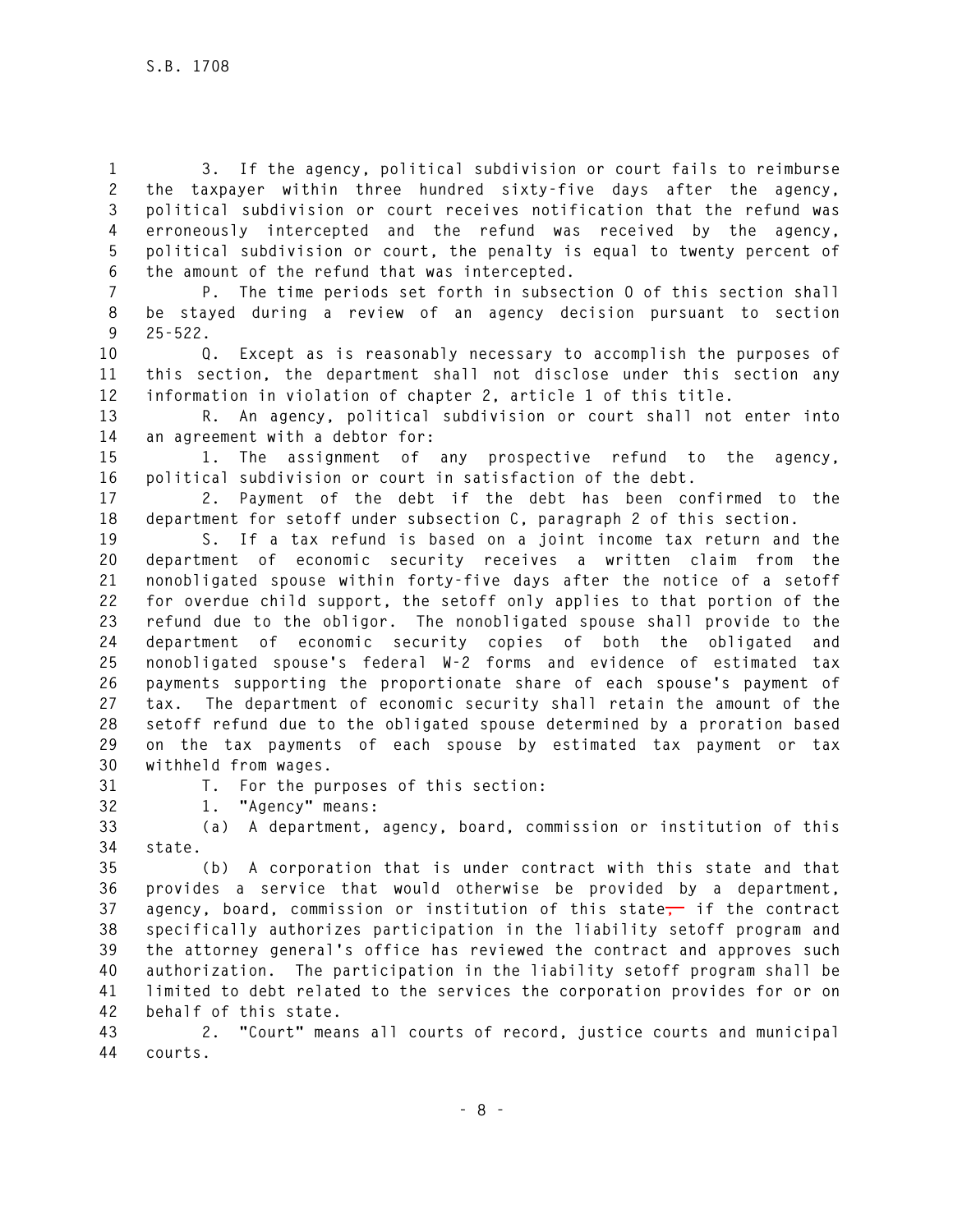| $\mathbf{1}$   | 3. "Debt":                                                                      |
|----------------|---------------------------------------------------------------------------------|
| $\mathbf{2}$   | (a) Means an amount over \$50 that is owed to an agency, political              |
| $\mathfrak{Z}$ | subdivision or court by a taxpayer and may include a judgment in favor of       |
| 4              | this state or a political subdivision of this state, interest, penalties,       |
| $\mathbf 5$    | charges, costs, fees, fines, civil penalties, surcharges, assessments,          |
| 6              | administrative charges or any other amount.                                     |
| $\overline{7}$ | (b) Includes monies that are owed by a taxpayer for overdue support             |
| 8              | and that are referred to the department of economic security or the clerk       |
| 9              | of the court for collection.                                                    |
| 10             | 4. "Overdue support" means a delinquency in court ordered payments              |
| 11             | for spousal maintenance or support of a child or for spousal maintenance        |
| 12             | to the parent with whom the child is living if child support is also being      |
| 13             | enforced pursuant to an assignment or application filed under 42 United         |
| 14             | States Code section 654(6) or other applicable law.                             |
| 15             | 5. "Political subdivision" means a county or an incorporated city               |
| 16             | or town in this state.                                                          |
| 17             | Sec. 3. Section 42-2003, Arizona Revised Statutes, is amended to                |
| 18             | read:                                                                           |
| 19             | 42-2003. Authorized disclosure of confidential information                      |
| 20             | Confidential information relating to:<br>A.                                     |
| 21             | A taxpayer may be disclosed to the taxpayer, its successor in<br>1.             |
| 22             | interest or a designee of the taxpayer who is authorized in writing by the      |
| 23             | taxpayer. A principal corporate officer of a parent corporation may             |
| 24             | execute a written authorization for a controlled subsidiary.                    |
| 25             | 2. A corporate taxpayer may be disclosed to any principal officer,              |
| 26             | any person designated by a principal officer or any person designated in a      |
| 27             | resolution by the corporate board of directors or other similar governing       |
| 28             | body. If a corporate officer signs a statement under penalty of perjury         |
| 29             | representing that the officer is a principal officer, the department may        |
| 30             | rely on the statement until the statement is shown to be false. For the         |
| 31             | purposes of this paragraph, "principal officer" includes a chief executive      |
| 32             | officer, president, secretary, treasurer, vice president of tax, chief          |
| 33             | financial officer, chief operating officer or chief tax officer or any          |
| 34             | other corporate officer who has the authority to bind the taxpayer on           |
| 35             | matters related to state taxes.                                                 |
| 36             | partnership<br>disclosed to<br>3. A<br>may<br>be<br>any<br>partner<br>the<br>0f |
| 37             | partnership. This exception does not include disclosure of confidential         |
| 38             | information of a particular partner unless otherwise authorized.                |
| 39             | 4. A limited liability company may be disclosed to any member of                |
| 40             | the company or, if the company is manager-managed, to any manager.              |
| 41             | An estate may be disclosed to the personal representative of the<br>5.          |

**42 estate and to any heir, next of kin or beneficiary under the will of the 43 decedent if the department finds that the heir, next of kin or beneficiary 44 has a material interest that will be affected by the confidential 45 information.**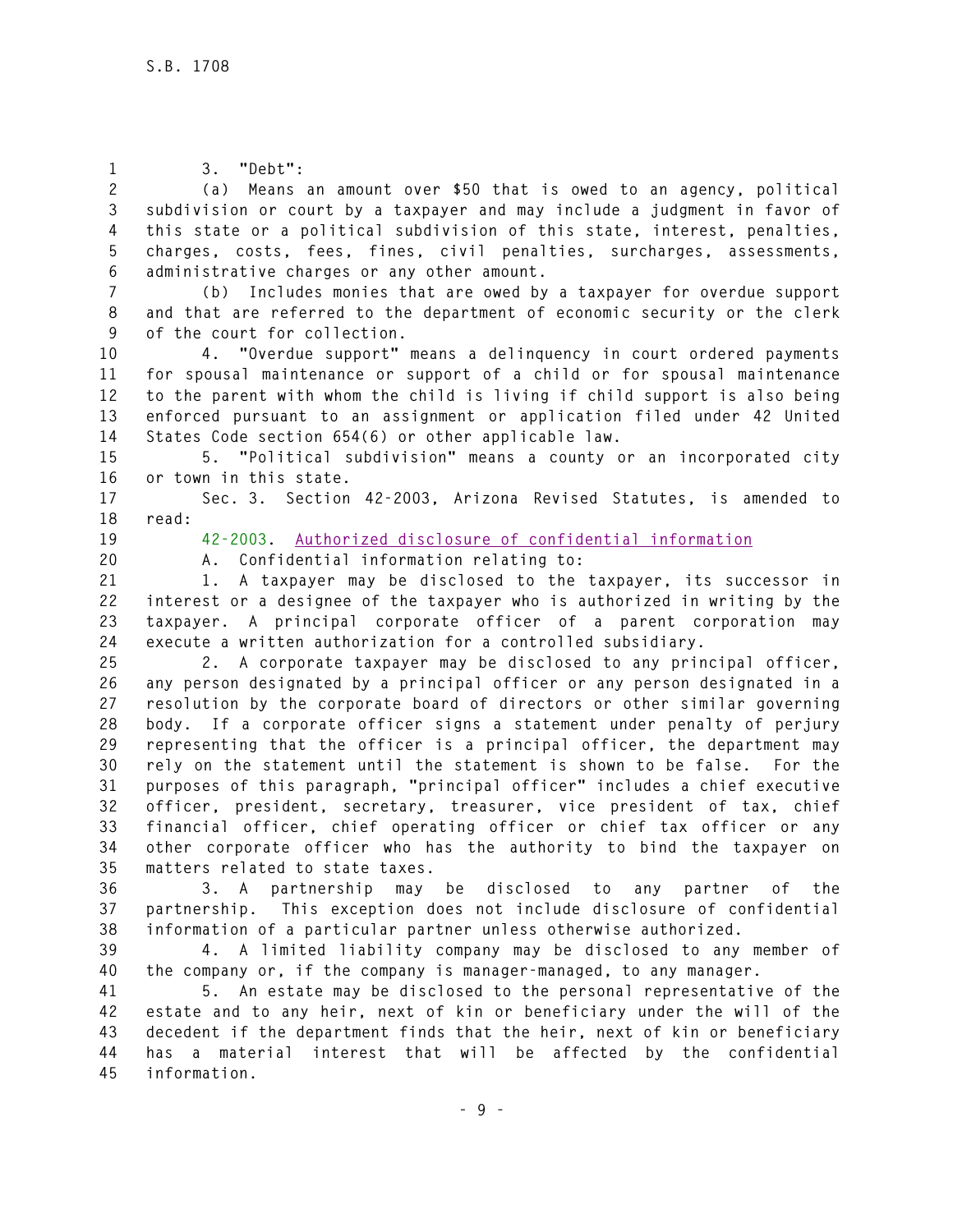**1 6. A trust may be disclosed to the trustee or trustees, jointly or 2 separately, and to the grantor or any beneficiary of the trust if the 3 department finds that the grantor or beneficiary has a material interest 4 that will be affected by the confidential information.** 

**5 7. A government entity may be disclosed to the head of the entity 6 or a member of the governing board of the entity, or any employee of the 7 entity who has been delegated the authorization in writing by the head of 8 the entity or the governing board of the entity.** 

**9 8. Any taxpayer may be disclosed if the taxpayer has waived any 10 rights to confidentiality either in writing or on the record in any 11 administrative or judicial proceeding.** 

**12 9. The name and taxpayer identification numbers of persons issued 13 direct payment permits may be publicly disclosed.** 

**14 10. Any taxpayer may be disclosed during a meeting or telephone 15 call if the taxpayer is present during the meeting or telephone call and 16 authorizes the disclosure of confidential information.** 

**17 B. Confidential information may be disclosed to:** 

**18 1. Any employee of the department whose official duties involve tax 19 administration.** 

**20 2. The office of the attorney general solely for its use in 21 preparation for, or in an investigation that may result in, any proceeding 22 involving tax administration before the department or any other agency or 23 board of this state, or before any grand jury or any state or federal 24 court.** 

**25 3. The department of liquor licenses and control for its use in 26 determining whether a spirituous liquor licensee has paid all transaction 27 privilege taxes and affiliated excise taxes incurred as a result of the 28 sale of spirituous liquor, as defined in section 4-101, at the licensed 29 establishment and imposed on the licensed establishments by this state and 30 its political subdivisions.** 

**31 4. Other state tax officials whose official duties require the 32 disclosure for proper tax administration purposes if the information is 33 sought in connection with an investigation or any other proceeding 34 conducted by the official. Any disclosure is limited to information of a 35 taxpayer who is being investigated or who is a party to a proceeding 36 conducted by the official.** 

**37 5. The following agencies, officials and organizations, if they 38 grant substantially similar privileges to the department for the type of 39 information being sought, pursuant to statute and a written agreement 40 between the department and the foreign country, agency, state, Indian 41 tribe or organization:** 

**42 (a) The United States internal revenue service, alcohol and tobacco 43 tax and trade bureau of the United States treasury, United States bureau 44 of alcohol, tobacco, firearms and explosives of the United States**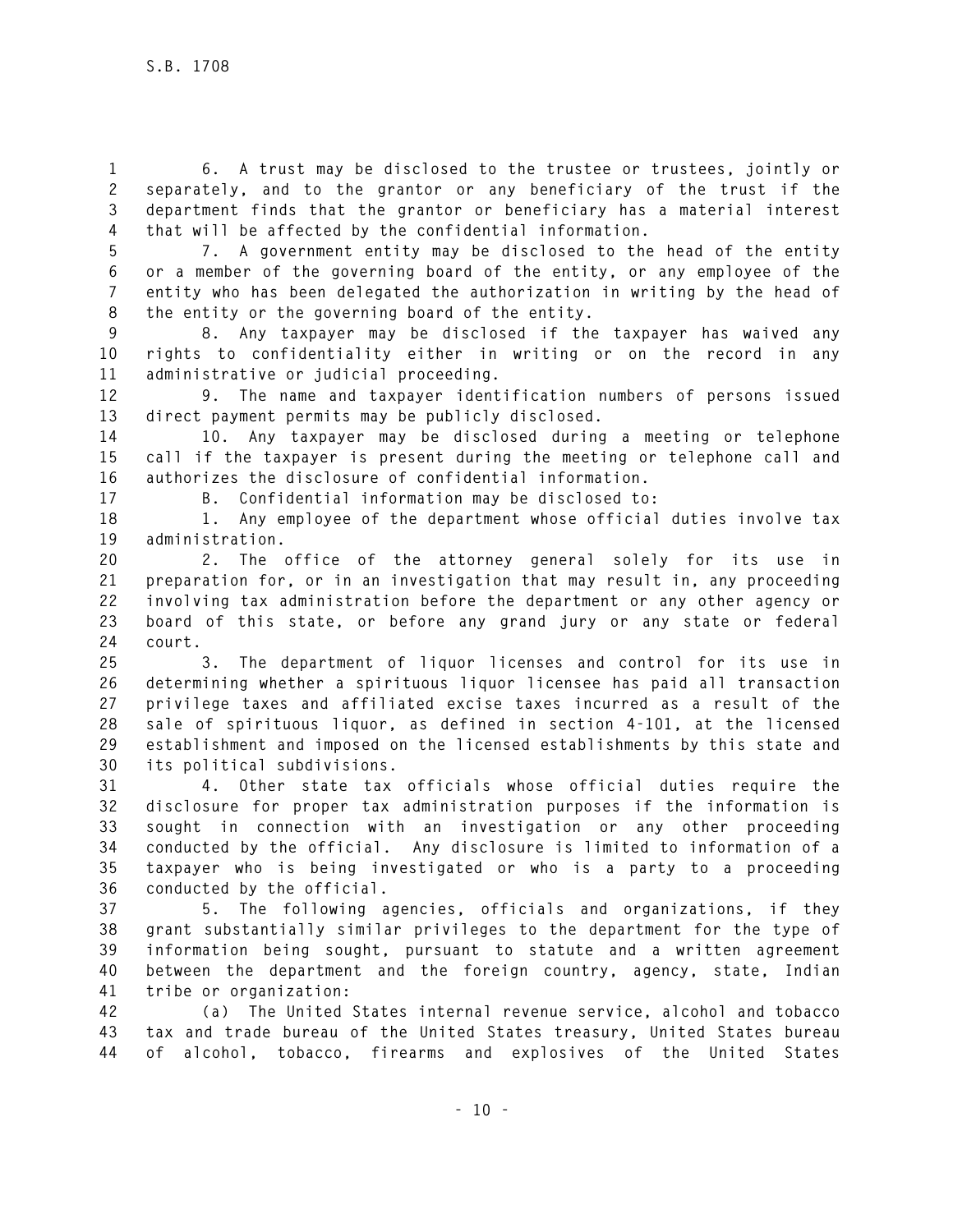**1 department of justice, United States drug enforcement agency and federal 2 bureau of investigation.** 

**3 (b) A state tax official of another state.** 

**4 (c) An organization of states, federation of tax administrators or 5 multistate tax commission that operates an information exchange for tax 6 administration purposes.** 

**7 (d) An agency, official or organization of a foreign country with 8 responsibilities that are comparable to those listed in subdivision (a), 9 (b) or (c) of this paragraph.** 

**10 (e) An agency, official or organization of an Indian tribal 11 government with responsibilities comparable to the responsibilities of the 12 agencies, officials or organizations identified in subdivision (a), (b) or 13 (c) of this paragraph.** 

**14 6. The auditor general, in connection with any audit of the 15 department subject to the restrictions in section 42-2002, subsection D.** 

**16 7. Any person to the extent necessary for effective tax 17 administration in connection with:** 

**18 (a) The processing, storage, transmission, destruction and 19 reproduction of the information.** 

**20 (b) The programming, maintenance, repair, testing and procurement 21 of equipment for purposes of tax administration.** 

**22 (c) The collection of the taxpayer's civil liability.** 

**23 8. The office of administrative hearings relating to taxes 24 administered by the department pursuant to section 42-1101, but the 25 department shall not disclose any confidential information without the 26 taxpayer's written consent:** 

**27 (a) Regarding income tax or withholding tax.** 

**28 (b) On any tax issue relating to information associated with the 29 reporting of income tax or withholding tax.** 

**30 9. The United States treasury inspector general for tax 31 administration for the purpose of reporting a violation of internal 32 revenue code section 7213A (26 United States Code section 7213A), 33 unauthorized inspection of returns or return information.** 

**34 10. The financial management service of the United States treasury 35 department for use in the treasury offset program.** 

**36 11. The United States treasury department or its authorized agent 37 for use in the state income tax levy program and in the electronic federal 38 tax payment system.** 

**39 12. The Arizona commerce authority for its use in:** 

**40 (a) Qualifying renewable energy operations for the tax incentives 41 under section 42-12006.** 

**42 (b) Qualifying businesses with a qualified facility for income tax 43 credits under sections 43-1083.03 and 43-1164.04.**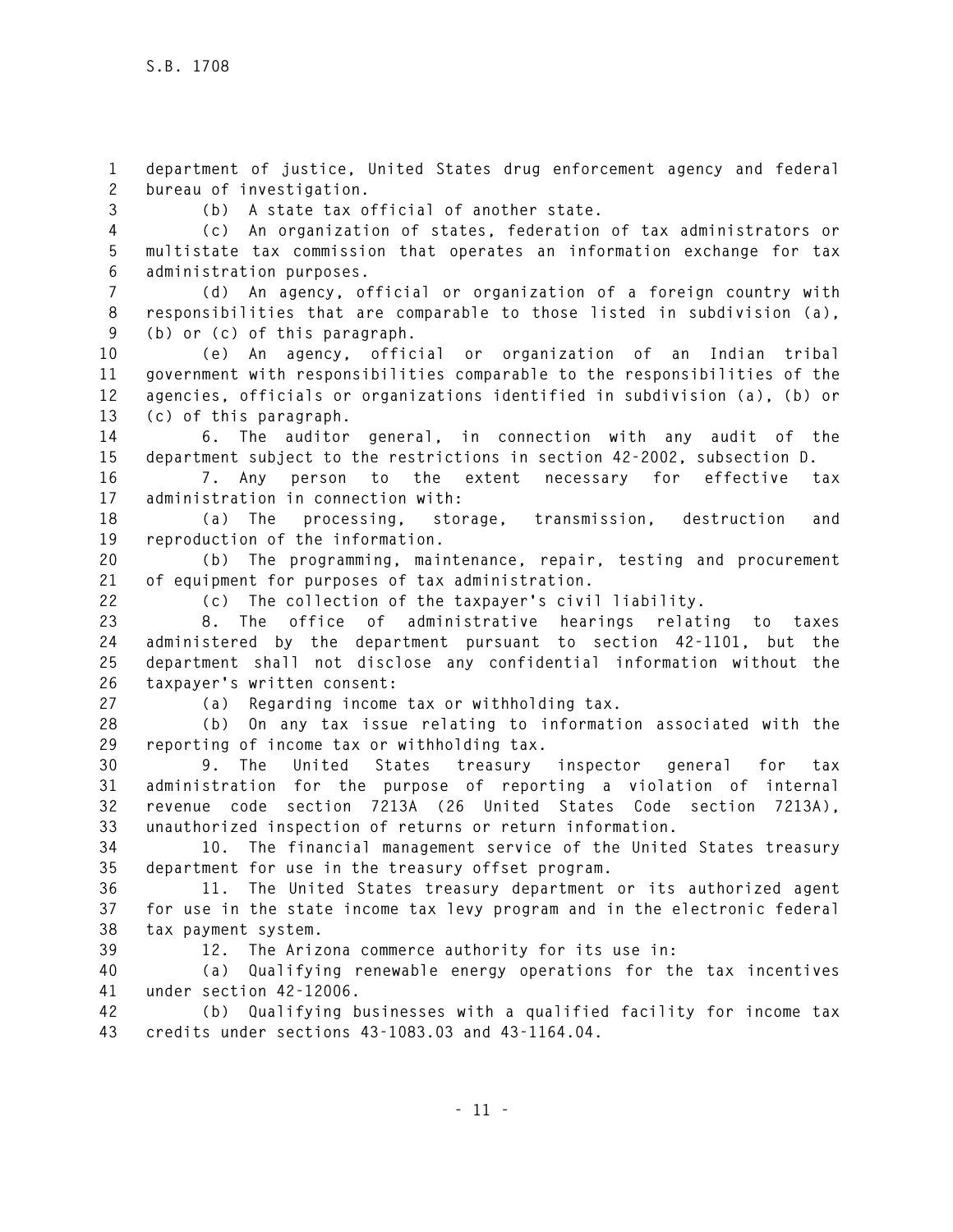**1 (c) Fulfilling its annual reporting responsibility pursuant to 2 section 41-1511, subsections U and V, and section 41-1512, subsections U 3 and V AND SECTION 41-1517, SUBSECTION L. 4 (d) Certifying computer data centers for tax relief under section 5 41-1519. 6 (e) CERTIFYING APPLICANTS FOR THE TAX CREDIT FOR MOTION PICTURE 7 PRODUCTION COSTS UNDER SECTIONS 43-1082 AND 43-1165. 8 13. A prosecutor for purposes of section 32-1164, subsection C. 9 14. The office of the state fire marshal for use in determining 10 compliance with and enforcing title 37, chapter 9, article 5. 11 15. The department of transportation for its use in administering 12 taxes, surcharges and penalties prescribed by title 28. 13 16. The Arizona health care cost containment system administration 14 for its use in administering nursing facility provider assessments. 15 17. The department of administration risk management division and 16 the office of the attorney general if the information relates to a claim 17 against this state pursuant to section 12-821.01 involving the department 18 of revenue. 19 18. Another state agency if the taxpayer authorizes the disclosure 20 of confidential information in writing, including an authorization that is 21 part of an application form or other document submitted to the agency. 22 19. The department of economic security for its use in determining 23 whether an employer has paid all amounts due under the unemployment 24 insurance program pursuant to title 23, chapter 4. 25 20. The department of health services for its use in determining 26 the following: 27 (a) Whether a medical marijuana dispensary is in compliance with 28 the tax requirements of chapter 5 of this title for the purposes of 29 section 36-2806, subsection A. 30 (b) Whether a marijuana establishment, marijuana testing facility 31 or dual licensee licensed under title 36, chapter 28.2 is in compliance 32 with the tax obligations under this title or title 43. 33 C. Confidential information may be disclosed in any state or 34 federal judicial or administrative proceeding pertaining to tax 35 administration pursuant to the following conditions: 36 1. One or more of the following circumstances must apply: 37 (a) The taxpayer is a party to the proceeding. 38 (b) The proceeding arose out of, or in connection with, determining 39 the taxpayer's civil or criminal liability, or the collection of the 40 taxpayer's civil liability, with respect to any tax imposed under this 41 title or title 43. 42 (c) The treatment of an item reflected on the taxpayer's return is 43 directly related to the resolution of an issue in the proceeding. 44 (d) Return information directly relates to a transactional 45 relationship between a person who is a party to the proceeding and the**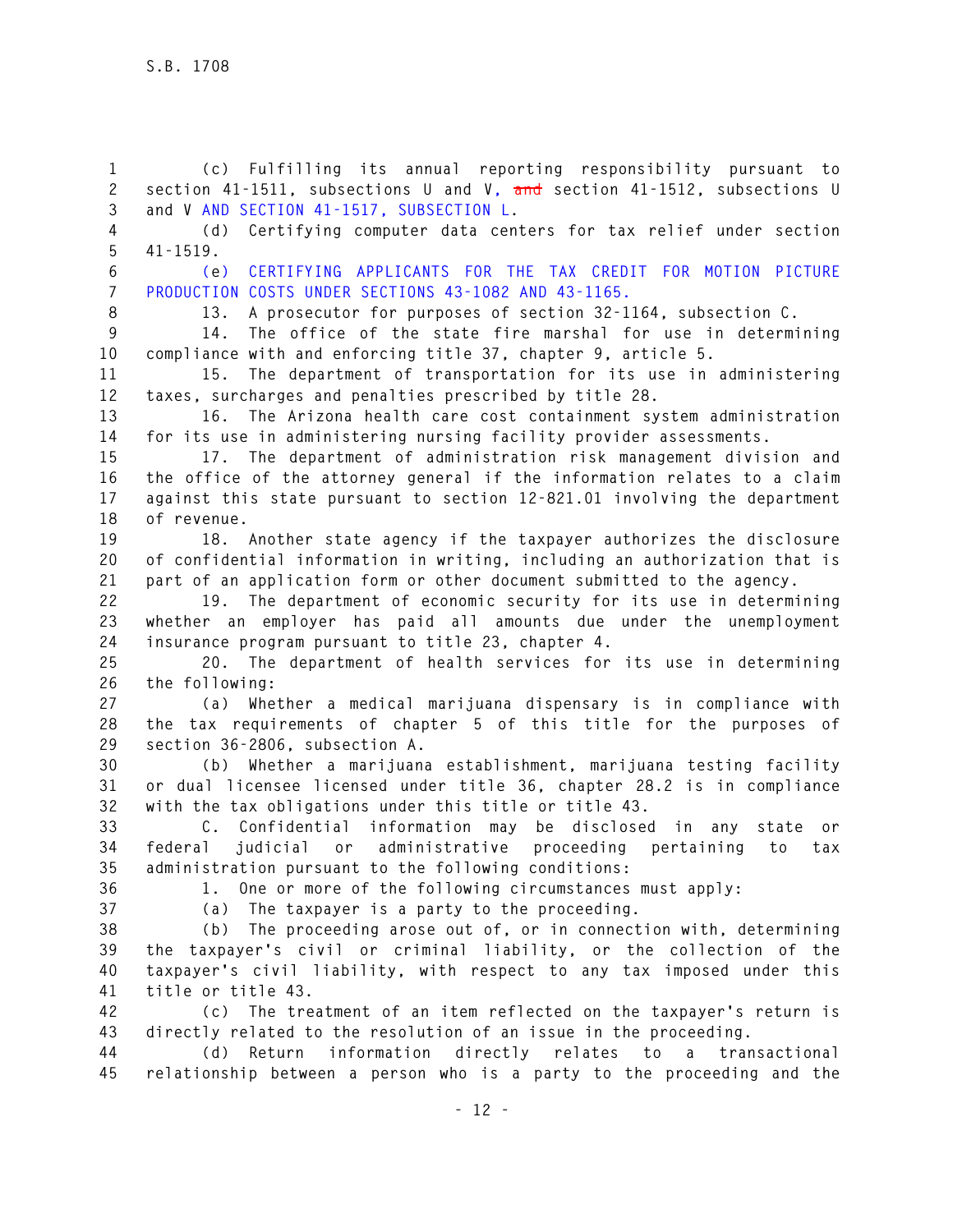**1 taxpayer and directly affects the resolution of an issue in the 2 proceeding.** 

**3 2. Confidential information may not be disclosed under this 4 subsection if the disclosure is prohibited by section 42-2002, subsection 5 C or D.** 

**6 D. Identity information may be disclosed for purposes of notifying 7 persons entitled to tax refunds if the department is unable to locate the 8 persons after reasonable effort.** 

**9 E. The department, on the request of any person, shall provide the 10 names and addresses of bingo licensees as defined in section 5-401, verify 11 whether or not a person has a privilege license and number, a tobacco 12 product distributor's license and number or a withholding license and 13 number or disclose the information to be posted on the department's 14 website or otherwise publicly accessible pursuant to section 42-1124, 15 subsection F and section 42-3401.** 

**16 F. A department employee, in connection with the official duties 17 relating to any audit, collection activity or civil or criminal 18 investigation, may disclose return information to the extent that 19 disclosure is necessary to obtain information that is not otherwise 20 reasonably available. These official duties include the correct 21 determination of and liability for tax, the amount to be collected or the 22 enforcement of other state tax revenue laws.** 

**23 G. Confidential information relating to transaction privilege tax, 24 use tax, severance tax, jet fuel excise and use tax and any other tax 25 collected by the department on behalf of any jurisdiction may be disclosed 26 to any county, city or town tax official if the information relates to a 27 taxpayer who is or may be taxable by a county, city or town or who may be 28 subject to audit by the department pursuant to section 42-6002. Any 29 taxpayer information that is released by the department to the county, 30 city or town:** 

**31 1. May be used only for internal purposes, including audits. If 32 there is a legitimate business need relating to enforcing laws, 33 regulations and ordinances pursuant to section 9-500.39 or 11-269.17, a 34 county, city or town tax official may redisclose transaction privilege tax 35 information relating to a vacation rental or short-term rental property 36 owner or online lodging operator from the new license report and license 37 update report, subject to the following:** 

**38 (a) The information redisclosed is limited to the following:** 

**39 (i) The transaction privilege tax license number.** 

**40 (ii) The type of organization or ownership of the business.** 

**41 (iii) The legal business name and doing business as name, if 42 different from the legal name.** 

**43 (iv) The business mailing address, tax record physical location 44 address, telephone number, email address and fax number.**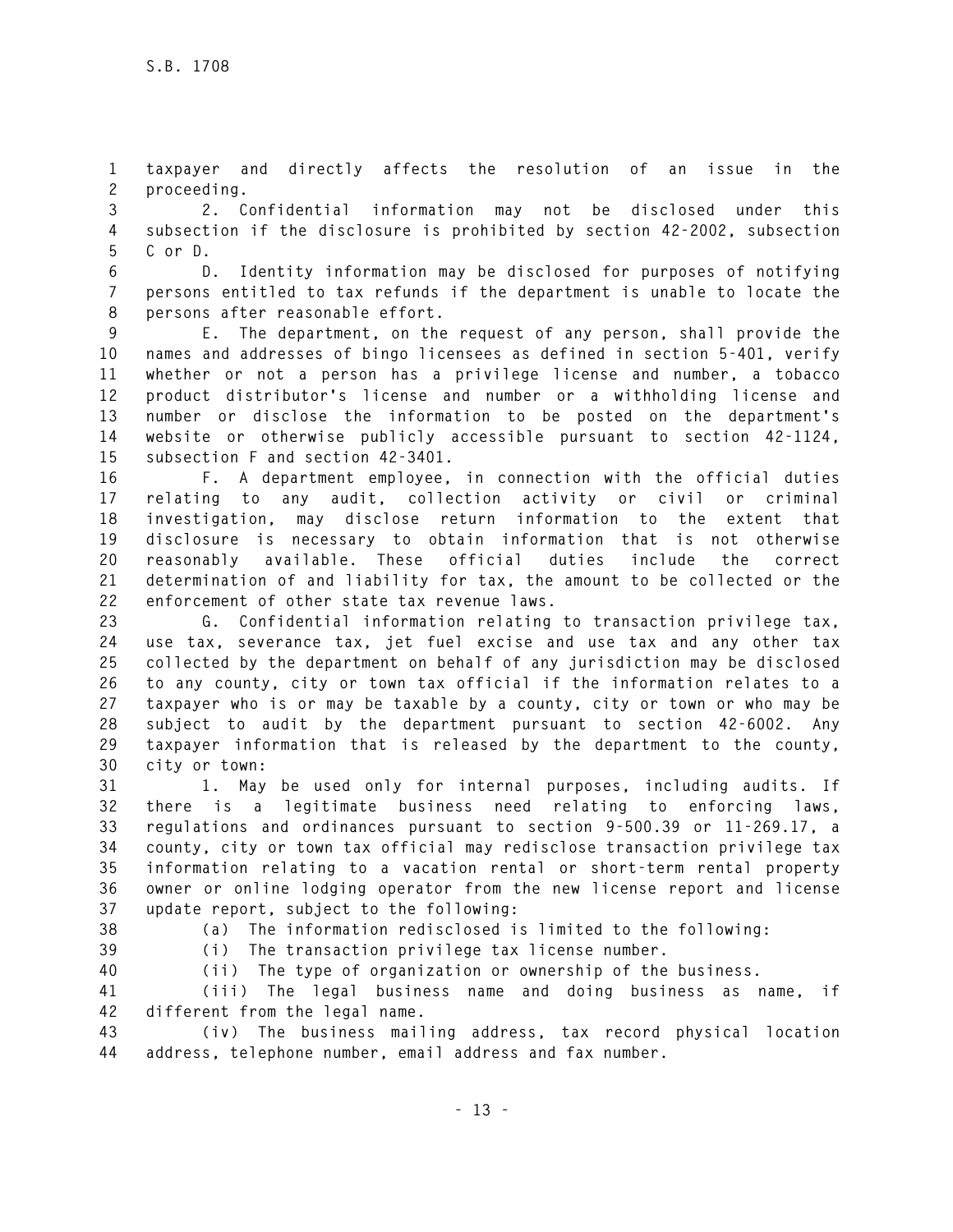**1 (v) The date the business started in this state, the business 2 description and the North American industry classification system code.** 

**3 (vi) The name, address and telephone number for each owner, 4 partner, corporate officer, member, managing member or official of the 5 employing unit.** 

**6 (b) Redisclosure is limited to nonelected officials in other units 7 within the county, city or town. The information may not be redisclosed 8 to an elected official or the elected official's staff.** 

**9 (c) All redisclosures of confidential information made pursuant to 10 this paragraph are subject to paragraph 2 of this subsection.** 

**11 2. May not be disclosed to the public in any manner that does not 12 comply with confidentiality standards established by the department. The 13 county, city or town shall agree in writing with the department that any 14 release of confidential information that violates the confidentiality 15 standards adopted by the department will result in the immediate 16 suspension of any rights of the county, city or town to receive taxpayer 17 information under this subsection.** 

**18 H. The department may disclose statistical information gathered 19 from confidential information if it does not disclose confidential 20 information attributable to any one taxpayer. The department may disclose 21 statistical information gathered from confidential information, even if it 22 discloses confidential information attributable to a taxpayer, to:** 

**23 1. The state treasurer in order to comply with the requirements of 24 section 42-5029, subsection A, paragraph 3.** 

**25 2. The joint legislative income tax credit review committee, the 26 joint legislative budget committee staff and the legislative staff in 27 order to comply with the requirements of section 43-221.** 

**28 I. The department may disclose the aggregate amounts of any tax 29 credit, tax deduction or tax exemption enacted after January 1, 1994. 30 Information subject to disclosure under this subsection shall not be 31 disclosed if a taxpayer demonstrates to the department that such 32 information would give an unfair advantage to competitors.** 

**33 J. Except as provided in section 42-2002, subsection C, 34 confidential information, described in section 42-2001, paragraph 1, 35 subdivision (a), item (ii), may be disclosed to law enforcement agencies 36 for law enforcement purposes.** 

**37 K. The department may provide transaction privilege tax license 38 information to property tax officials in a county for the purpose of 39 identification and verification of the tax status of commercial property.** 

**40 L. The department may provide transaction privilege tax, luxury 41 tax, use tax, property tax and severance tax information to the 42 ombudsman-citizens aide pursuant to title 41, chapter 8, article 5.** 

**43 M. Except as provided in section 42-2002, subsection D, a court may 44 order the department to disclose confidential information pertaining to a 45 party to an action. An order shall be made only on a showing of good**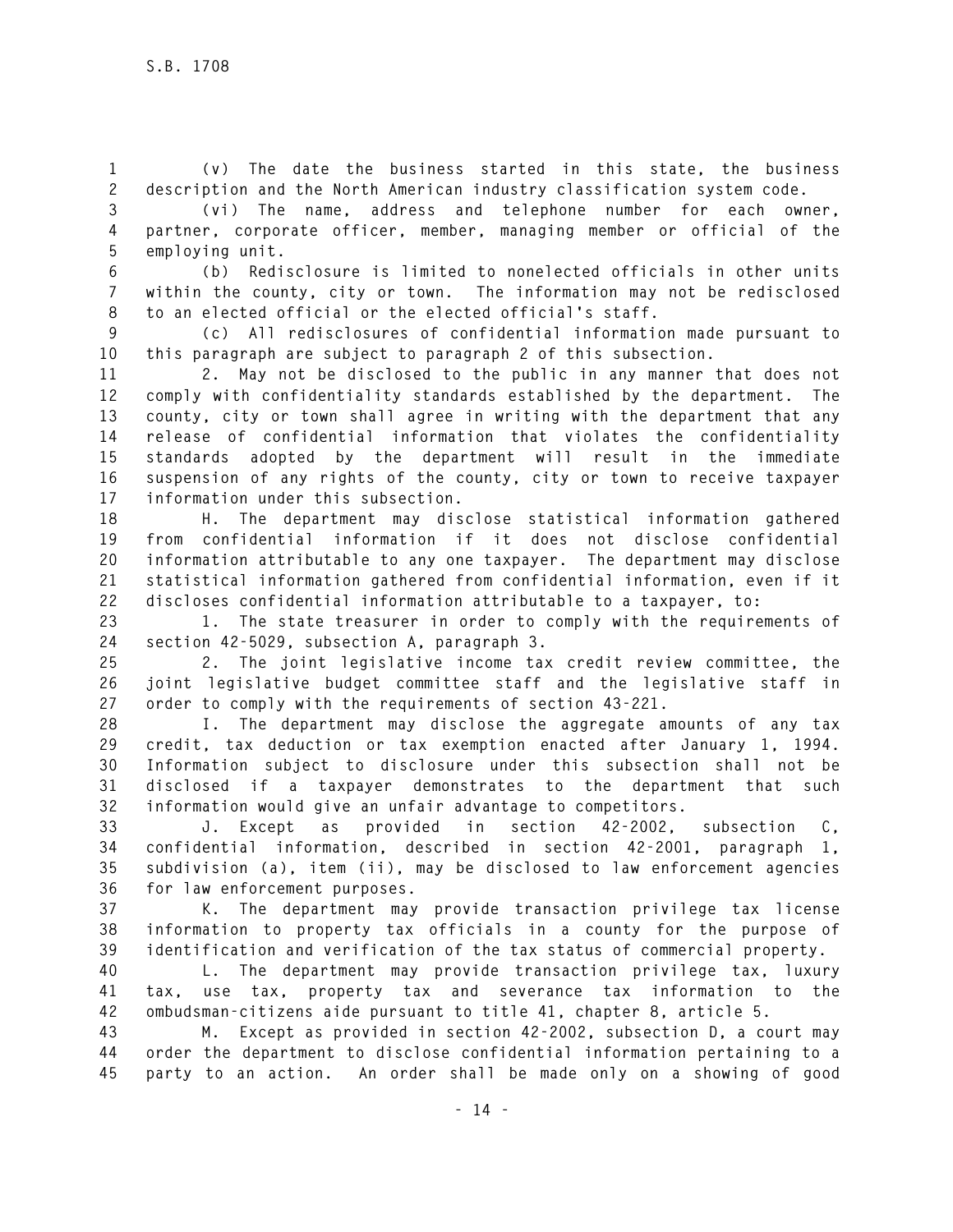**1 cause and that the party seeking the information has made demand on the 2 taxpayer for the information.** 

**3 N. This section does not prohibit the disclosure by the department 4 of any information or documents submitted to the department by a bingo 5 licensee. Before disclosing the information, the department shall obtain 6 the name and address of the person requesting the information.** 

**7 O. If the department is required or permitted ALLOWED to disclose 8 confidential information, it may charge the person or agency requesting 9 the information for the reasonable cost of its services.** 

**10 P. Except as provided in section 42-2002, subsection D, the 11 department of revenue shall release confidential information as requested 12 by the department of economic security pursuant to section 42-1122 or 13 46-291. Information disclosed under this subsection is limited to the 14 same type of information that the United States internal revenue service 15 is authorized to disclose under section 6103(l)(6) of the internal revenue 16 code.** 

**17 Q. Except as provided in section 42-2002, subsection D, the 18 department shall release confidential information as requested by the 19 courts and clerks of the court pursuant to section 42-1122.** 

**20 R. To comply with the requirements of section 42-5031, the 21 department may disclose to the state treasurer, to the county stadium 22 district board of directors and to any city or town tax official that is 23 part of the county stadium district confidential information attributable 24 to a taxpayer's business activity conducted in the county stadium 25 district.** 

**26 S. The department shall release to the attorney general 27 confidential information as requested by the attorney general for purposes 28 of determining compliance with or enforcing any of the following:** 

**29 1. Any public health control law relating to tobacco sales as 30 provided under title 36, chapter 6, article 14.** 

**31 2. Any law relating to reduced cigarette ignition propensity 32 standards as provided under title 37, chapter 9, article 5.** 

**33 3. Sections 44-7101 and 44-7111, the master settlement agreement 34 referred to in those sections and all agreements regarding disputes under 35 the master settlement agreement.** 

**36 T. For proceedings before the department, the office of 37 administrative hearings, the state board of tax appeals or any state or 38 federal court involving penalties that were assessed against a return 39 preparer, an electronic return preparer or a payroll service company 40 pursuant to section 42-1103.02, 42-1125.01 or 43-419, confidential 41 information may be disclosed only before the judge or administrative law 42 judge adjudicating the proceeding, the parties to the proceeding and the 43 parties' representatives in the proceeding prior to its introduction into 44 evidence in the proceeding. The confidential information may be 45 introduced as evidence in the proceeding only if the taxpayer's name, the**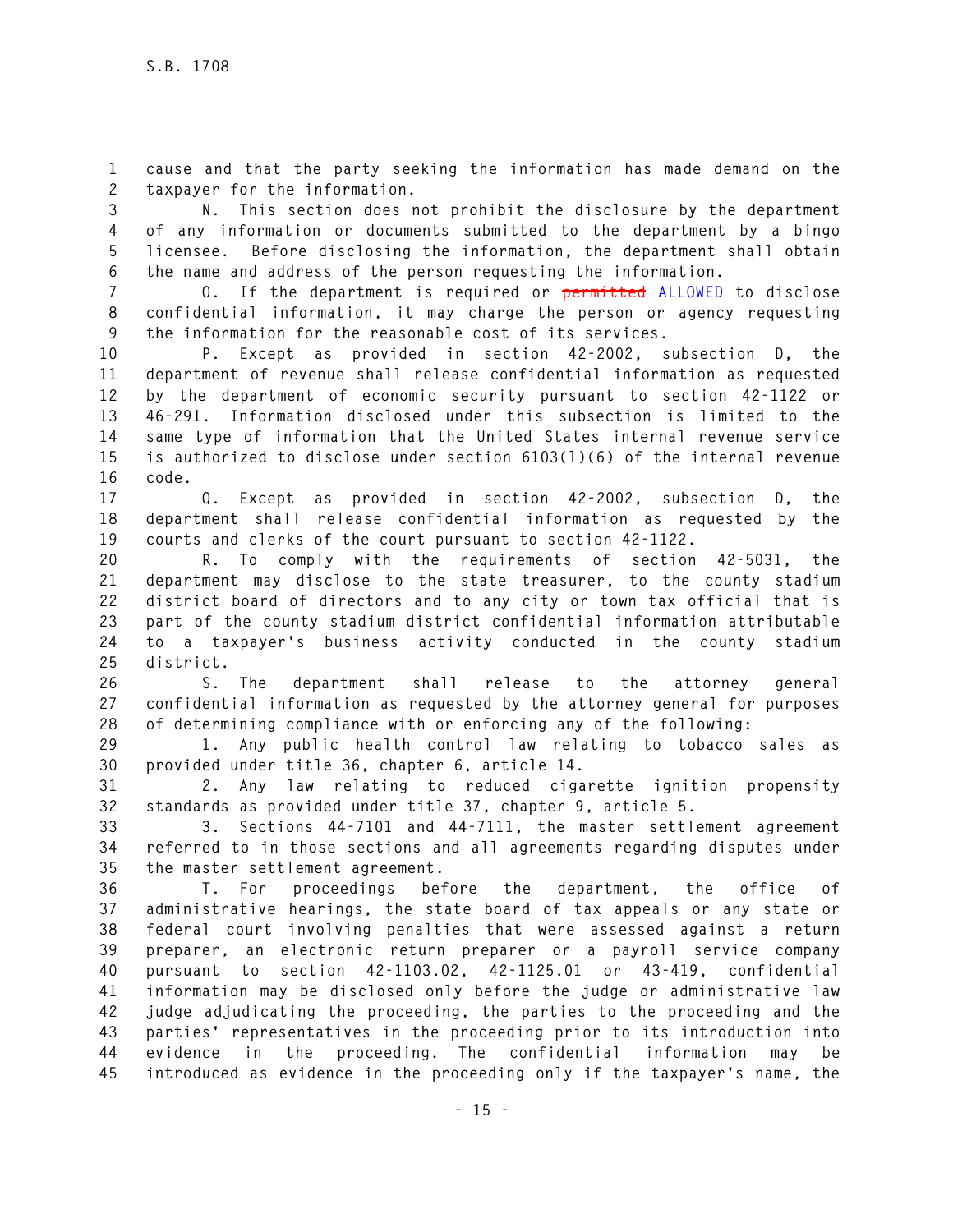**1 names of any dependents listed on the return, all social security numbers, 2 the taxpayer's address, the taxpayer's signature and any attachments 3 containing any of the foregoing information are redacted and if either:** 

**4 1. The treatment of an item reflected on such a return is or may be 5 related to the resolution of an issue in the proceeding.** 

**6 2. Such a return or the return information relates or may relate to 7 a transactional relationship between a person who is a party to the 8 proceeding and the taxpayer that directly affects the resolution of an 9 issue in the proceeding.** 

**10 3. The method of payment of the taxpayer's withholding tax 11 liability or the method of filing the taxpayer's withholding tax return is 12 an issue for the period.** 

**13 U. The department and attorney general may share the information 14 specified in subsection S of this section with any of the following:** 

**15 1. Federal, state or local agencies located in this state for the 16 purposes of enforcement of the statutes or agreements specified in 17 subsection S of this section or for the purposes of enforcement of 18 corresponding laws of other states.** 

**19 2. Indian tribes located in this state for the purposes of 20 enforcement of the statutes or agreements specified in subsection S of 21 this section.** 

**22 3. A court, arbitrator, data clearinghouse or similar entity for 23 the purpose of assessing compliance with or making calculations required 24 by the master settlement agreement or agreements regarding disputes under 25 the master settlement agreement, and with counsel for the parties or 26 expert witnesses in any such proceeding, if the information otherwise 27 remains confidential.** 

**28 V. The department may provide the name and address of qualifying 29 hospitals and qualifying health care organizations, as defined in section 30 42-5001, to a business that is classified and reporting transaction 31 privilege tax under the utilities classification.** 

**32 W. The department may disclose to an official of any city, town or 33 county in a current agreement or considering a prospective agreement with 34 the department as described in section 42-5032.02, subsection G any 35 information relating to amounts that are subject to distribution and that 36 are required by section 42-5032.02. Information disclosed by the 37 department under this subsection:** 

**38 1. May only be used ONLY by the city, town or county for internal 39 purposes.** 

**40 2. May not be disclosed to the public in any manner that does not 41 comply with confidentiality standards established by the department. The 42 city, town or county must agree with the department in writing that any 43 release of confidential information that violates the confidentiality 44 standards will result in the immediate suspension of any rights of the 45 city, town or county to receive information under this subsection.**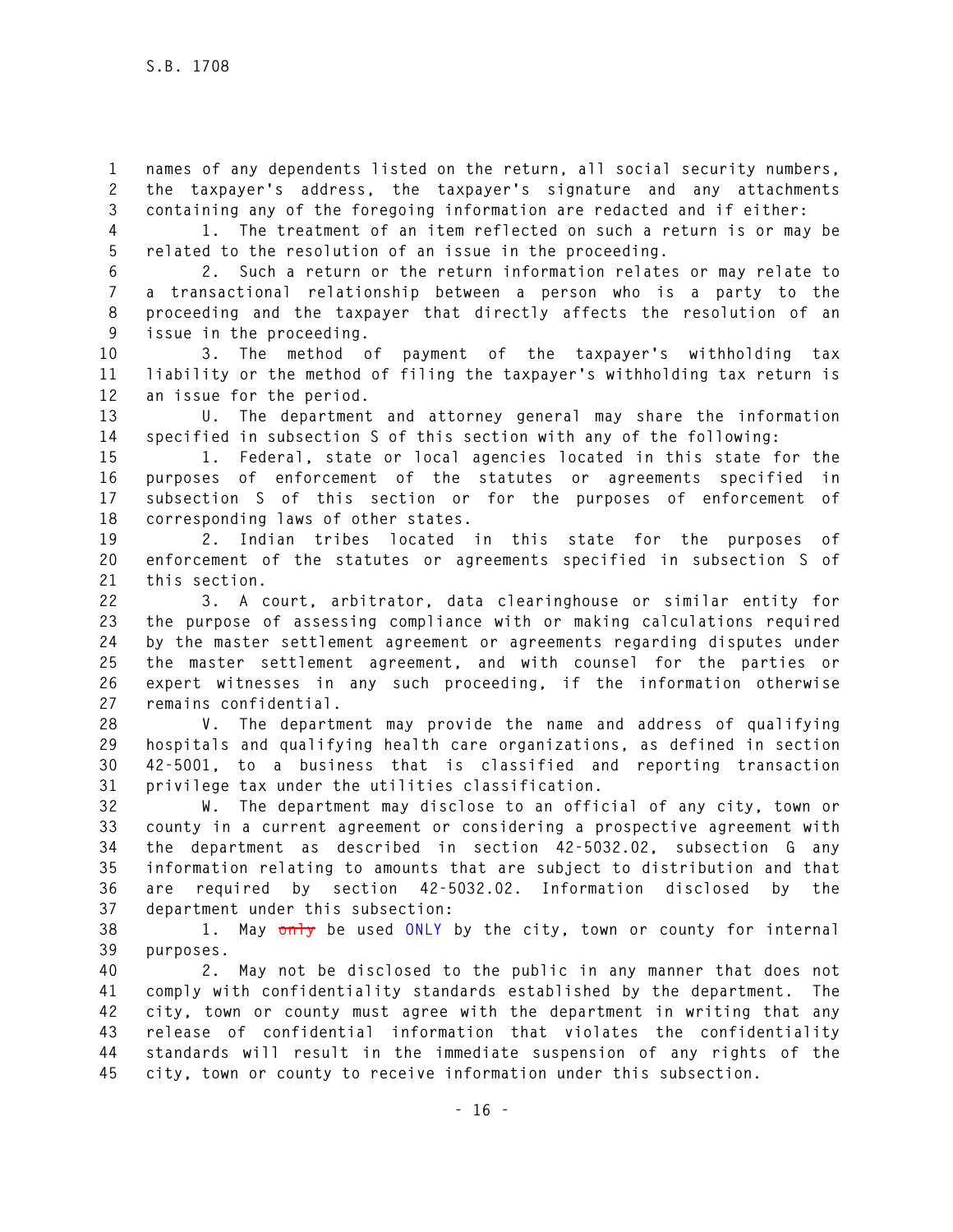**1 X. Notwithstanding any other provision of this section, the 2 department may not disclose information provided by an online lodging 3 marketplace, as defined in section 42-5076, without the written consent of 4 the online lodging marketplace, and the information may be disclosed only 5 pursuant to subsection A, paragraphs 1 through 6, 8 and 10, subsection B, 6 paragraphs 1, 2, 7 and 8 and subsections C, D and G of this section. Such 7 information: 8 1. Is not subject to disclosure pursuant to title 39, relating to 9 public records. 10 2. May not be disclosed to any agency of this state or of any 11 county, city, town or other political subdivision of this state. 12 Sec. 4. Section 43-222, Arizona Revised Statutes, is amended to 13 read: 14 43-222. Income tax credit review schedule 15 The joint legislative income tax credit review committee shall 16 review the following income tax credits: 17 1. For years ending in 0 and 5, sections 43-1079.01, 43-1088, 18 43-1089.04, 43-1167.01 and 43-1175. 19 2. For years ending in 1 and 6, sections 43-1072.02, 43-1074.02, 20 43-1075, 43-1076.01, 43-1077, 43-1078, 43-1083, 43-1083.02, 43-1162, 21 43-1164.03 and 43-1183. 22 3. For years ending in 2 and 7, sections 43-1073, 43-1082, 43-1085, 23 43-1086, 43-1089, 43-1089.01, 43-1089.02, 43-1089.03, 43-1164, 43-1165, 24 43-1169 and 43-1181. 25 4. For years ending in 3 and 8, sections 43-1074.01, 43-1081, 26 43-1168, 43-1170 and 43-1178. 27 5. For years ending in 4 and 9, sections 43-1073.01, 43-1076, 28 43-1081.01, 43-1083.03, 43-1084, 43-1164.04, 43-1164.05 and 43-1184. 29 Sec. 5. Section 43-1021, Arizona Revised Statutes, is amended to 30 read: 31 43-1021. Addition to Arizona gross income 32 In computing Arizona adjusted gross income, the following amounts 33 shall be added to Arizona gross income: 34 1. A beneficiary's share of the fiduciary adjustment to the extent 35 that the amount determined by section 43-1333 increases the beneficiary's 36 Arizona gross income. 37 2. An amount equal to the ordinary income portion of a lump sum 38 distribution that was excluded from federal adjusted gross income pursuant 39 to the special rule for individuals who attained fifty years of age before 40 January 1, 1986 under Public Law 99-514, section 1122(h)(3). 41 3. The amount of interest income received on obligations of any 42 state, territory or possession of the United States, or any political 43 subdivision thereof, located outside the OF THIS state of Arizona, 44 reduced, for taxable years beginning from and after December 31, 1996, by 45 the amount of any interest on indebtedness and other related expenses that**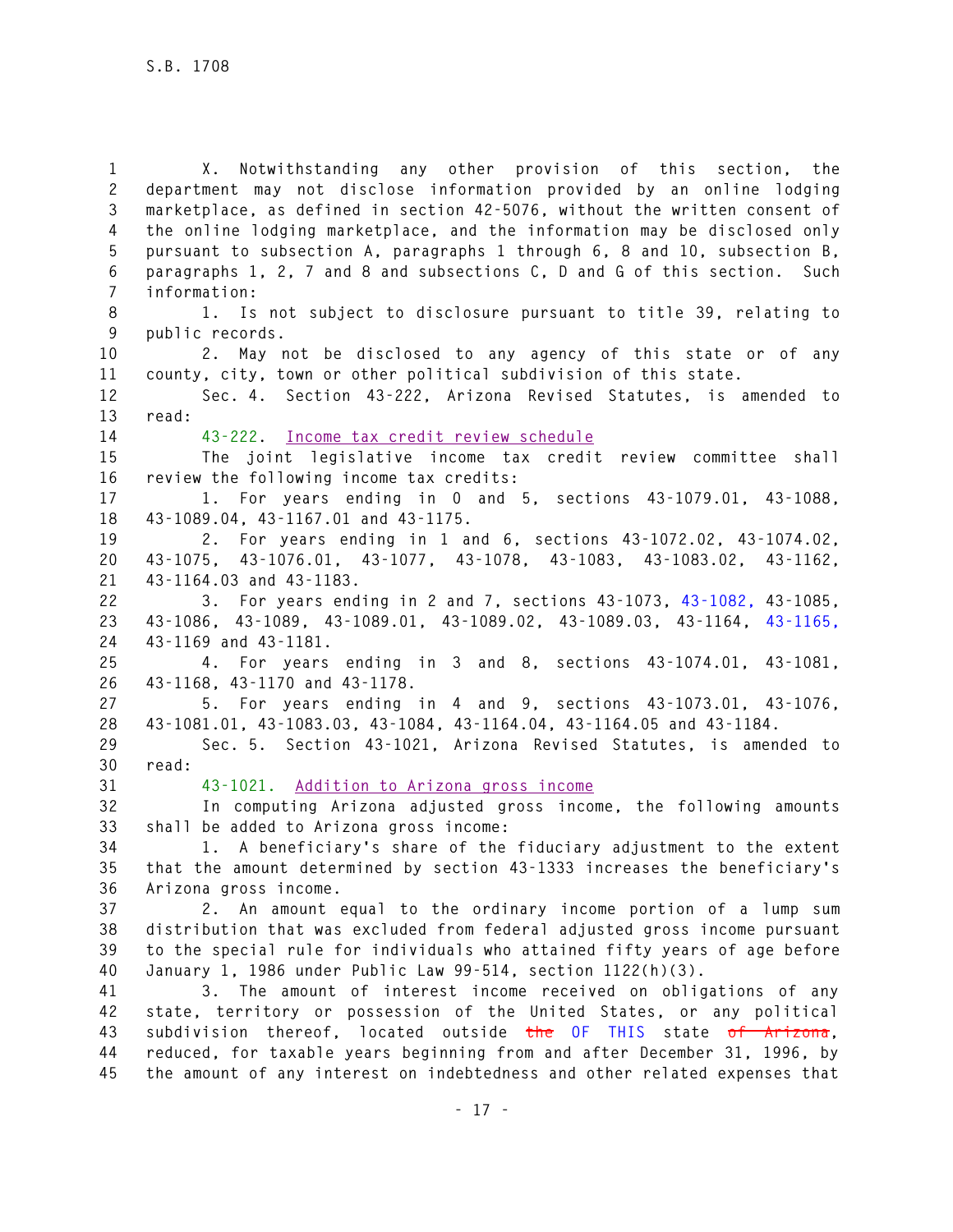**1 were incurred or continued to purchase or carry those obligations and that 2 are not otherwise deducted or subtracted in arriving at Arizona gross 3 income.** 

**4 4. The excess of a partner's share of partnership taxable income 5 required to be included under chapter 14, article 2 of this title over the 6 income required to be reported under section 702(a)(8) of the internal 7 revenue code.** 

**8 5. The excess of a partner's share of partnership losses determined 9 pursuant to section 702(a)(8) of the internal revenue code over the losses 10 allowable under chapter 14, article 2 of this title.** 

**11 6. Any amount of agricultural water conservation expenses that were 12 deducted pursuant to the internal revenue code for which a credit is 13 claimed under section 43-1084.** 

**14 7. The amount by which the depreciation or amortization computed 15 under the internal revenue code with respect to property for which a 16 credit was taken under either section 43-1081 or 43-1081.01 exceeds the 17 amount of depreciation or amortization computed pursuant to the internal 18 revenue code on the Arizona adjusted basis of the property.** 

**19 8. The amount by which the adjusted basis computed under the 20 internal revenue code with respect to property for which a credit was 21 claimed under section 43-1074.02, 43-1081 or 43-1081.01 and that is sold 22 or otherwise disposed of during the taxable year exceeds the adjusted 23 basis of the property computed under section 43-1074.02, 43-1081 or 24 43-1081.01, as applicable.** 

**25 9. The deduction referred to in section 1341(a)(4) of the internal 26 revenue code for restoration of a substantial amount held under a claim of 27 right.** 

**28 10. The amount by which a net operating loss carryover or capital 29 loss carryover allowable pursuant to section 1341(b)(5) of the internal 30 revenue code exceeds the net operating loss carryover or capital loss 31 carryover allowable pursuant to section 43-1029, subsection F.** 

**32 11. The amount of any depreciation allowance allowed pursuant to 33 section 167(a) of the internal revenue code to the extent not previously 34 added.** 

**35 12. The amount of a nonqualified withdrawal, as defined in section 36 15-1871, from a college savings plan established pursuant to section 529 37 of the internal revenue code that is made to a distributee to the extent 38 the amount is not included in computing federal adjusted gross income, 39 except that the amount added under this paragraph shall not exceed the 40 difference between the amount subtracted under section 43-1022 in prior 41 taxable years and the amount added under this section in any prior taxable 42 years.** 

**43 13. If a subtraction is or has been taken by the taxpayer under 44 section 43-1024, in the current or a prior taxable year for the full 45 amount of eligible access expenditures paid or incurred to comply with the**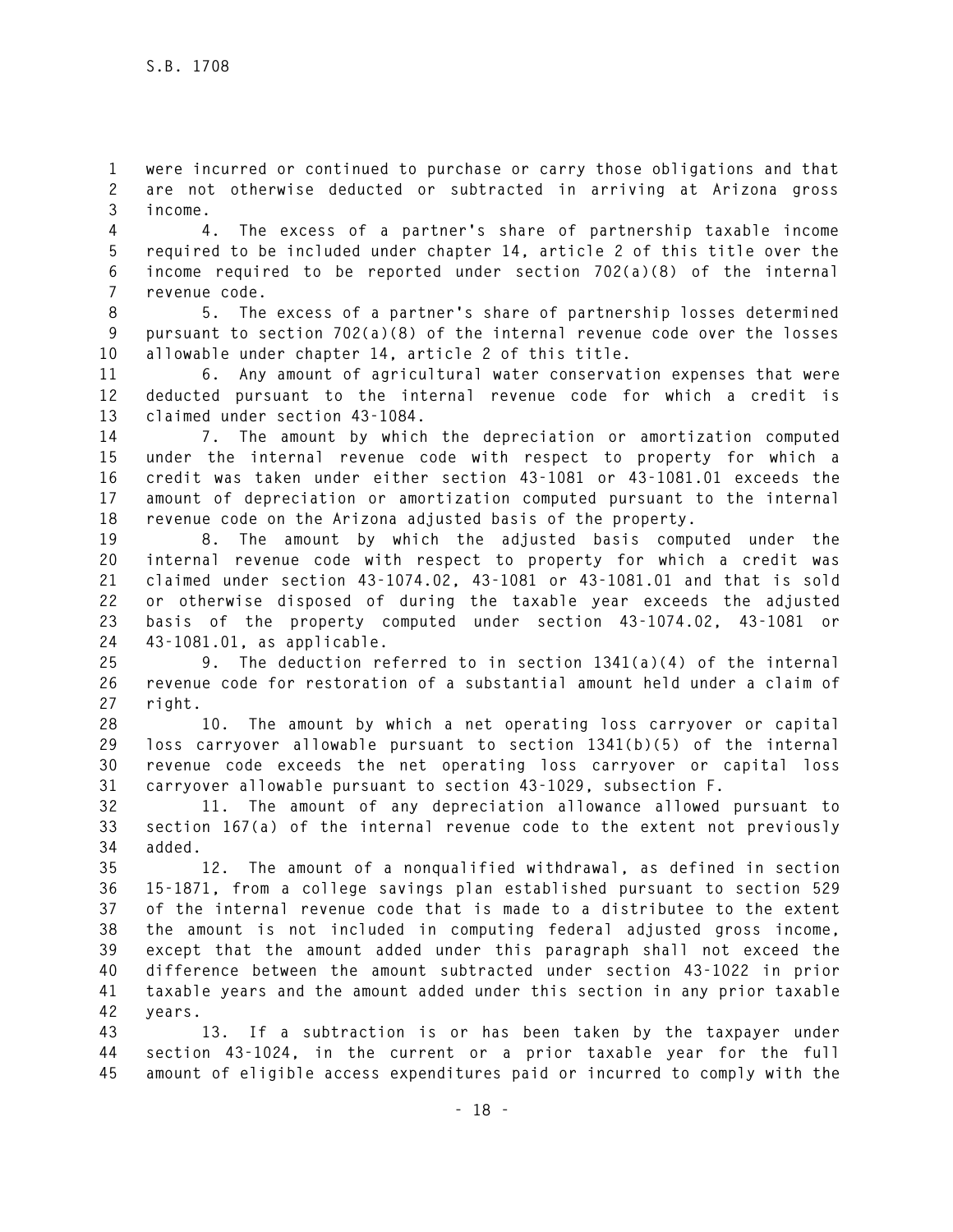**1 requirements of the Americans with disabilities act of 1990 (P.L. 101-336) 2 or title 41, chapter 9, article 8, any amount of eligible access 3 expenditures that is recognized under the internal revenue code, including 4 any amount that is amortized according to federal amortization schedules, 5 and that is included in computing taxable income for the current taxable 6 year.** 

**7 14. For taxable years beginning from and after December 31, 2017, 8 the amount of any net capital loss included in Arizona gross income for 9 the taxable year that is derived from the exchange of one kind of legal 10 tender for another kind of legal tender. For the purposes of this 11 paragraph:** 

**12 (a) "Legal tender" means a medium of exchange, including specie, 13 that is authorized by the United States Constitution or Congress to pay 14 debts, public charges, taxes and dues.** 

**15 (b) "Specie" means coins having precious metal content.** 

**16 15. For taxable years beginning from and after December 31, 2021, 17 the amount deducted by the partnership or S corporation pursuant to the 18 internal revenue code for the amount paid to this state under section 19 43-1014 and for taxes that the department determines are substantially 20 similar to the tax imposed under section 43-1014. This amount shall be 21 reflected in the partner's or shareholder's Arizona gross income and the 22 partnership's or S corporation's Arizona taxable income.** 

**23 16. THE AMOUNT OF ANY MOTION PICTURE PRODUCTION COSTS THAT WAS 24 DEDUCTED PURSUANT TO THE INTERNAL REVENUE CODE FOR WHICH A TAX CREDIT IS 25 CLAIMED UNDER SECTION 43-1082.** 

**26 Sec. 6. Title 43, chapter 10, article 5, Arizona Revised Statutes, 27 is amended by adding section 43-1082, to read:** 

**28 43-1082. Credit for motion picture production costs; 29 qualifications; data maintenance; rules; 30 definitions** 

**31 A. FOR TAXABLE YEARS BEGINNING FROM AND AFTER DECEMBER 31, 2022, A 32 TAX CREDIT IS ALLOWED AGAINST PRODUCTION COSTS PAID BY A MOTION PICTURE 33 PRODUCTION COMPANY IN THIS STATE THAT ARE SUBJECT TO TAXATION BY THIS 34 STATE AND THAT ARE DIRECTLY ATTRIBUTABLE TO A MOTION PICTURE PRODUCTION. 35 THE AMOUNT OF THE CREDIT SHALL BE DETERMINED AS FOLLOWS:** 

**36 1. AN AMOUNT EQUAL TO A PERCENTAGE OF THE TOTAL AMOUNT OF THE 37 QUALIFIED PRODUCTION COSTS AS APPROVED BY THE ARIZONA COMMERCE AUTHORITY 38 PURSUANT TO SECTION 41-1517 AS FOLLOWS:** 

**39 (a) FOR A MOTION PICTURE PRODUCTION COMPANY THAT SPENDS UP TO 40 \$10,000,000, FIFTEEN PERCENT.** 

**41 (b) FOR A MOTION PICTURE PRODUCTION COMPANY THAT SPENDS MORE THAN 42 \$10,000,000 BUT LESS THAN \$35,000,000, SEVENTEEN AND ONE-HALF PERCENT.** 

**43 (c) FOR A MOTION PICTURE PRODUCTION COMPANY THAT SPENDS MORE THAN 44 \$35,000,000, TWENTY PERCENT.**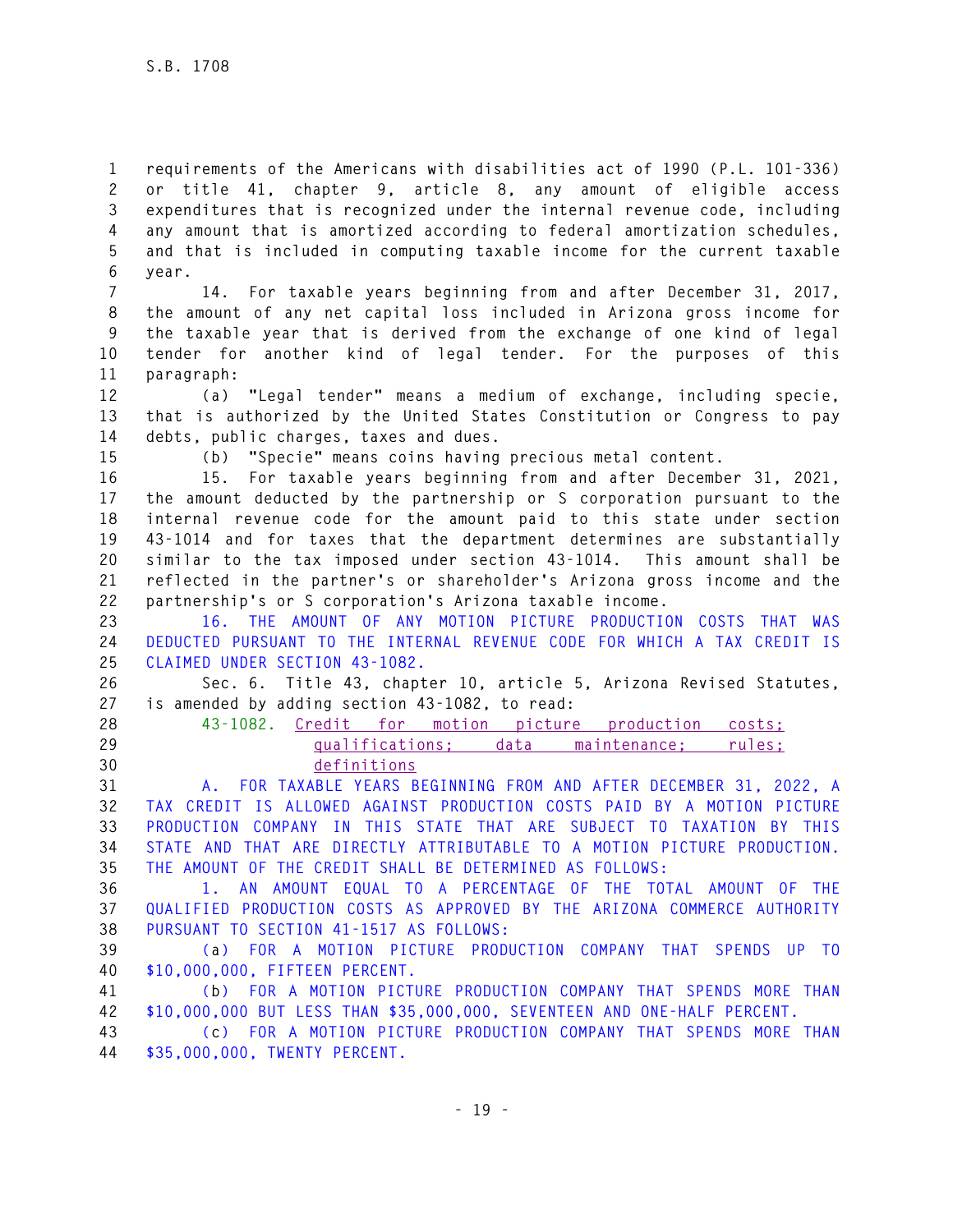**1 2. AN ADDITIONAL TWO AND ONE-HALF PERCENT OF THE MOTION PICTURE 2 PRODUCTION COMPANY'S PRODUCTION LABOR COSTS RELATED TO POSITIONS HELD BY 3 RESIDENTS OF THIS STATE AS APPROVED BY THE ARIZONA COMMERCE AUTHORITY 4 PURSUANT TO SECTION 41-1517.** 

**5 3. IF THE MOTION PICTURE PRODUCTION COMPANY EITHER:** 

**6 (a) USES A QUALIFIED PRODUCTION FACILITY IN THIS STATE TO PRODUCE 7 THE MOTION PICTURE PRODUCTION, AN ADDITIONAL TWO AND ONE-HALF PERCENT OF 8 THE TOTAL AMOUNT OF QUALIFIED PRODUCTION COSTS AS APPROVED BY THE ARIZONA 9 COMMERCE AUTHORITY PURSUANT TO SECTION 41-1517.** 

**10 (b) FILMS PRIMARILY AT A PRACTICAL LOCATION, PRODUCES AND FILMS THE 11 MOTION PICTURE PRODUCTION PRIMARILY IN THIS STATE AND PERFORMS ALL 12 PREPRODUCTION, POSTPRODUCTION AND EDITING AT A QUALIFIED PRODUCTION 13 FACILITY IN THIS STATE, AN ADDITIONAL TWO AND ONE-HALF PERCENT OF THE 14 TOTAL QUALIFIED PRODUCTION COSTS AS APPROVED BY THE ARIZONA COMMERCE 15 AUTHORITY PURSUANT TO SECTION 41-1517.** 

**16 4. AN ADDITIONAL TWO AND ONE-HALF PERCENT OF THE TOTAL AMOUNT OF 17 QUALIFIED PRODUCTION COSTS AS APPROVED BY THE ARIZONA COMMERCE AUTHORITY 18 PURSUANT TO SECTION 41-1517 IF THE MOTION PICTURE PRODUCTION IS PRODUCED 19 AND FILMED IN ASSOCIATION WITH A LONG-TERM TENANT OF A QUALIFIED 20 PRODUCTION FACILITY.** 

**21 B. THE DEPARTMENT MAY NOT ALLOW:** 

**22 1. TAX CREDITS UNDER THIS SECTION AND SECTION 43-1165 IN ANY 23 TAXABLE YEAR THAT EXCEED THE AGGREGATE AMOUNT PRESCRIBED IN SECTION 24 41-1517.** 

**25 2. A TAX CREDIT UNDER THIS SECTION TO A TAXPAYER THAT HAS A 26 DELINQUENT TAX BALANCE OWED TO THE DEPARTMENT UNDER THIS TITLE.** 

**27 C. TO QUALIFY FOR A TAX CREDIT UNDER THIS SECTION, THE MOTION 28 PICTURE PRODUCTION COMPANY MUST:** 

**29 1. DO EITHER OF THE FOLLOWING:** 

**30 (a) USE A QUALIFIED PRODUCTION FACILITY IN THIS STATE TO PRODUCE 31 THE MOTION PICTURE PRODUCTION.** 

**32 (b) IF THE MOTION PICTURE PRODUCTION IS FILMED PRIMARILY AT A 33 PRACTICAL LOCATION, PRODUCE AND FILM THE MOTION PICTURE PRODUCTION 34 PRIMARILY IN THIS STATE AND PERFORM ALL PREPRODUCTION, POSTPRODUCTION AND 35 EDITING AT AN INDUSTRY STANDARD FACILITY, IF SUCH A FACILITY FOR THOSE 36 FUNCTIONS IS AVAILABLE.** 

**37 2. MAINTAIN THE MOTION PICTURE PRODUCTION COMPANY'S PRODUCTION 38 LABOR POSITIONS IN THIS STATE.** 

**39 3. INCLUDE IN THE CREDITS FOR EACH MOTION PICTURE PRODUCTION AN 40 ACKNOWLEDGMENT THAT THE PRODUCTION WAS FILMED IN ARIZONA.** 

**41 4. RECEIVE PREAPPROVAL AND POSTAPPROVAL FROM THE ARIZONA COMMERCE 42 AUTHORITY PURSUANT TO SECTION 41-1517.** 

**43 D. CO-OWNERS OF A MOTION PICTURE PRODUCTION COMPANY, INCLUDING 44 PARTNERS IN A PARTNERSHIP, MEMBERS OF A LIMITED LIABILITY COMPANY AND 45 SHAREHOLDERS OF AN S CORPORATION, AS DEFINED IN SECTION 1361 OF THE**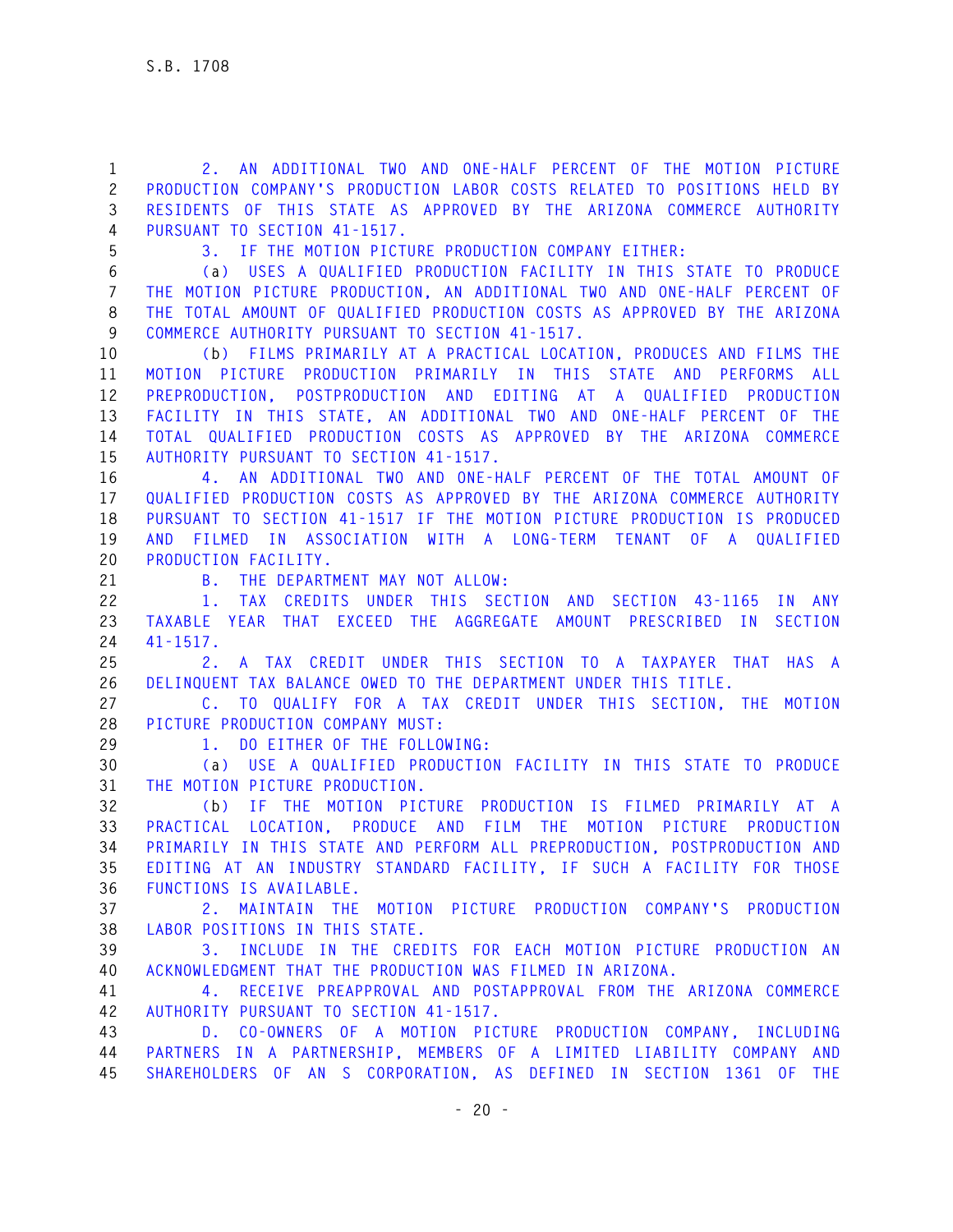**1 INTERNAL REVENUE CODE, MAY EACH CLAIM THE PRO RATA SHARE OF THE TAX CREDIT 2 ALLOWED UNDER THIS SECTION BASED ON OWNERSHIP INTERESTS. THE TOTAL OF THE 3 TAX CREDITS ALLOWED ALL SUCH OWNERS MAY NOT EXCEED THE AMOUNT THAT WOULD 4 HAVE BEEN ALLOWED A SOLE OWNER.** 

**5 E. IF THE ALLOWABLE TAX CREDIT FOR A TAXPAYER EXCEEDS THE TAXES 6 OTHERWISE DUE UNDER THIS TITLE ON THE CLAIMANT'S INCOME, AFTER APPLYING 7 ALL OTHER TAX CREDITS TO WHICH THE CLAIMANT MAY BE ENTITLED AND AFTER ANY 8 SETOFF UNDER SECTION 42-1122, NOTWITHSTANDING SECTION 42-1118, THE EXCESS 9 SHALL BE PAID WITHIN ONE HUNDRED EIGHTY DAYS AFTER RECEIVING THE NOTICE 10 PROVIDED PURSUANT TO SECTION 41-1517, SUBSECTION H AND IN A MANNER 11 PRESCRIBED BY THE DEPARTMENT BY RULE FOR PAYING THE CLAIMANT.** 

**12 F. THE DEPARTMENT SHALL MAINTAIN ANNUAL DATA ON THE TOTAL AMOUNT OF 13 MONIES CREDITED PURSUANT TO THIS SECTION AND SHALL PROVIDE THE DATA TO THE 14 ARIZONA COMMERCE AUTHORITY ON REQUEST.** 

**15 G. THE DEPARTMENT SHALL ADOPT FEES AND RULES AND PUBLISH AND 16 PRESCRIBE FORMS AND PROCEDURES AS NECESSARY TO ADMINISTER THIS SECTION AND 17 PROVIDE ADMINISTRATIVE SUPPORT SERVICES.** 

**18 H. THE TAX CREDIT ALLOWED BY THIS SECTION IS IN LIEU OF ANY 19 ALLOWANCE FOR STATE TAX PURPOSES OF A DEDUCTION OF THOSE EXPENSES ALLOWED 20 BY THE INTERNAL REVENUE CODE.** 

**21 I. FOR THE PURPOSES OF THIS SECTION:** 

**22 1. "LONG-TERM TENANT" MEANS A PERSON THAT ENTERS INTO A LEASE OF AT 23 LEAST FIVE YEARS FOR THE USE OF A QUALIFIED PRODUCTION FACILITY.** 

**24 2. "MOTION PICTURE PRODUCTION" HAS THE SAME MEANING PRESCRIBED IN 25 SECTION 41-1517.** 

**26 3. "MOTION PICTURE PRODUCTION COMPANY" HAS THE SAME MEANING 27 PRESCRIBED IN SECTION 41-1517.** 

**28 4. "PRACTICAL LOCATION" HAS THE SAME MEANING PRESCRIBED IN SECTION 29 41-1517.** 

**30 5. "PRODUCTION COSTS" HAS THE SAME MEANING PRESCRIBED IN SECTION 31 41-1517.** 

**32 6. "PRODUCTION LABOR" HAS THE SAME MEANING PRESCRIBED IN SECTION 33 41-1517.** 

**34 7. "QUALIFIED PRODUCTION FACILITY" HAS THE SAME MEANING PRESCRIBED 35 IN SECTION 41-1517.** 

**36 Sec. 7. Section 43-1121, Arizona Revised Statutes, is amended to 37 read:** 

**38 43-1121. Additions to Arizona gross income; corporations**

**39 In computing Arizona taxable income for a corporation, the following 40 amounts shall be added to Arizona gross income:** 

**41 1. The amount of interest income received on obligations of any 42 state, territory or possession of the United States, or any political 43 subdivision thereof, located outside this state, reduced, for taxable 44 years beginning from and after December 31, 1996, by the amount of any 45 interest on indebtedness and other related expenses that were incurred or**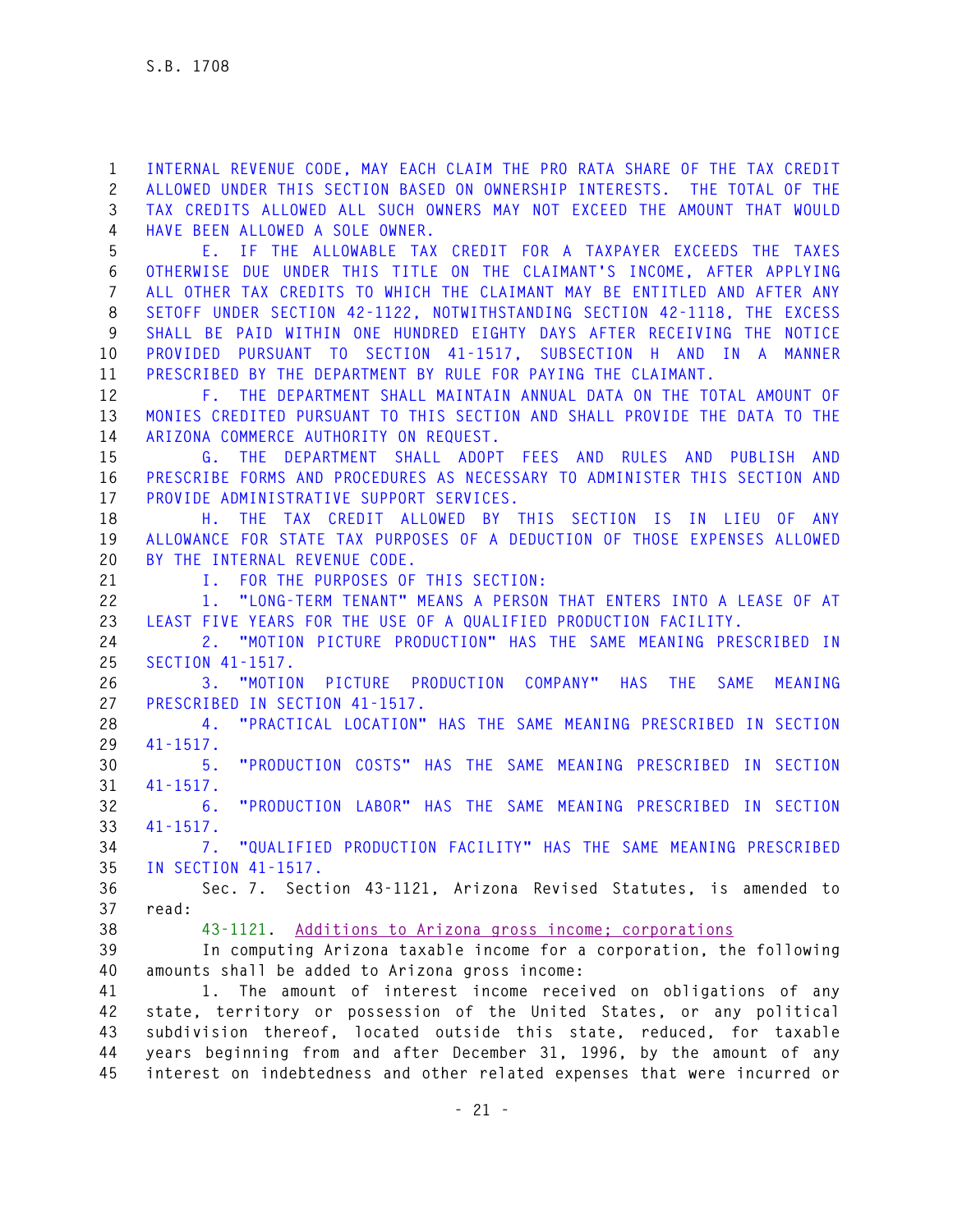**1 continued to purchase or carry those obligations and that are not 2 otherwise deducted or subtracted in arriving at Arizona gross income.** 

**3 2. The excess of a partner's share of partnership taxable income 4 required to be included under chapter 14, article 2 of this title over the 5 income required to be reported under section 702(a)(8) of the internal 6 revenue code.** 

**7 3. The excess of a partner's share of partnership losses determined 8 pursuant to section 702(a)(8) of the internal revenue code over the losses 9 allowable under chapter 14, article 2 of this title.** 

**10 4. The amount of any depreciation allowance allowed pursuant to 11 section 167(a) of the internal revenue code to the extent not previously 12 added.** 

**13 5. The amount of dividend income received from corporations and 14 allowed as a deduction pursuant to sections 243, 245, 245A and 15 250(a)(1)(B) of the internal revenue code.** 

**16 6. Taxes that are based on income paid to states, local governments 17 or foreign governments and that were deducted in computing federal taxable 18 income.** 

**19 7. Expenses and interest relating to tax-exempt income on 20 indebtedness incurred or continued to purchase or carry obligations the 21 interest on which is wholly exempt from the tax imposed by this title. 22 Financial institutions, as defined in section 6-101, shall be governed by 23 section 43-961, paragraph 2.** 

**24 8. Commissions, rentals and other amounts paid or accrued to a 25 domestic international sales corporation controlled by the payor 26 corporation if the domestic international sales corporation is not 27 required to report its taxable income to this state because its income is 28 not derived from or attributable to sources within this state. If the 29 domestic international sales corporation is subject to article 4 of this 30 chapter, the department shall prescribe by rule the method of determining 31 the portion of the commissions, rentals and other amounts that are paid or 32 accrued to the controlled domestic international sales corporation and 33 that shall be deducted by the payor. For the purposes of this paragraph, 34 "control" means direct or indirect ownership or control of fifty percent 35 or more of the voting stock of the domestic international sales 36 corporation by the payor corporation.** 

**37 9. The amount of net operating loss taken pursuant to section 172 38 of the internal revenue code.** 

**39 10. The amount of exploration expenses determined pursuant to 40 section 617 of the internal revenue code to the extent that they exceed 41 \$75,000 and to the extent that the election is made to defer those 42 expenses not in excess of \$75,000.** 

**43 11. Amortization of costs incurred to install pollution control 44 devices and deducted pursuant to the internal revenue code or the amount 45 of deduction for depreciation taken pursuant to the internal revenue code**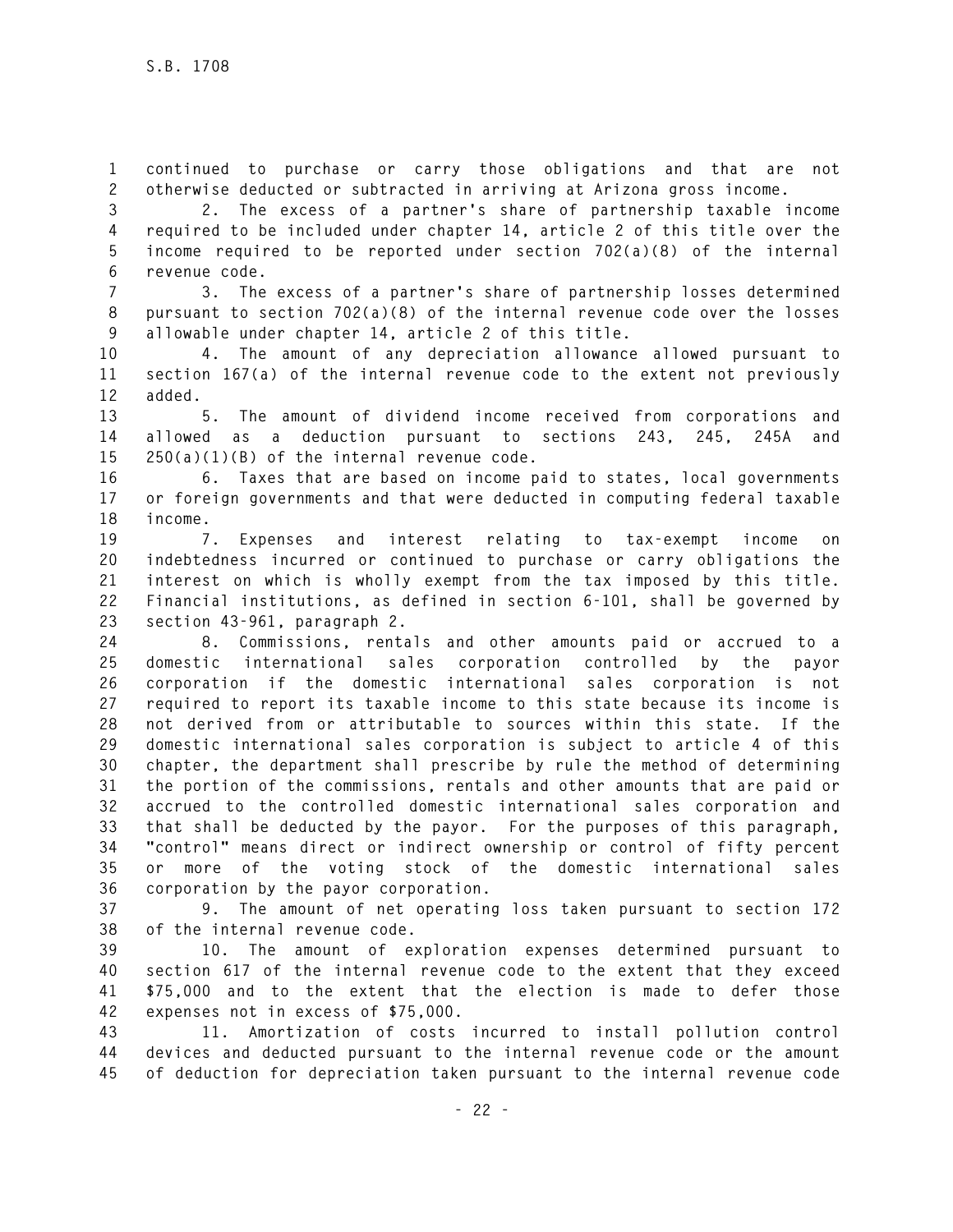**1 on pollution control devices for which an election is made pursuant to 2 section 43-1129.** 

**3 12. The amount of depreciation or amortization of costs of child 4 care facilities deducted pursuant to section 167 or 188 of the internal 5 revenue code for which an election is made to amortize pursuant to section 6 43-1130.** 

**7 13. The loss of an insurance company that is exempt under section 8 43-1201 to the extent that it is included in computing Arizona gross 9 income on a consolidated return pursuant to section 43-947.** 

**10 14. The amount by which the depreciation or amortization computed 11 under the internal revenue code with respect to property for which a 12 credit was taken under section 43-1169 exceeds the amount of depreciation 13 or amortization computed pursuant to the internal revenue code on the 14 Arizona adjusted basis of the property.** 

**15 15. The amount by which the adjusted basis computed under the 16 internal revenue code with respect to property for which a credit was 17 claimed under section 43-1169 and that is sold or otherwise disposed of 18 during the taxable year exceeds the adjusted basis of the property 19 computed under section 43-1169.** 

**20 16. The amount by which the depreciation or amortization computed 21 under the internal revenue code with respect to property for which a 22 credit was taken under section 43-1170 exceeds the amount of depreciation 23 or amortization computed pursuant to the internal revenue code on the 24 Arizona adjusted basis of the property.** 

**25 17. The amount by which the adjusted basis computed under the 26 internal revenue code with respect to property for which a credit was 27 claimed under section 43-1170 and that is sold or otherwise disposed of 28 during the taxable year exceeds the adjusted basis of the property 29 computed under section 43-1170.** 

**30 18. The deduction referred to in section 1341(a)(4) of the internal 31 revenue code for restoration of a substantial amount held under a claim of 32 right.** 

**33 19. The amount by which a capital loss carryover allowable pursuant 34 to section 1341(b)(5) of the internal revenue code exceeds the capital 35 loss carryover allowable pursuant to section 43-1130.01, subsection F.** 

**36 20. Any wage expenses deducted pursuant to the internal revenue 37 code for which a credit is claimed under section 43-1175 and representing 38 net increases in qualified employment positions for employment of 39 temporary assistance for needy families recipients.** 

**40 21. Any amount of expenses that were deducted pursuant to the 41 internal revenue code and for which a credit is claimed under section 42 43-1178.** 

**43 22. Any amount deducted pursuant to section 170 of the internal 44 revenue code representing contributions to a school tuition organization 45 for which a credit is claimed under section 43-1183 or 43-1184.**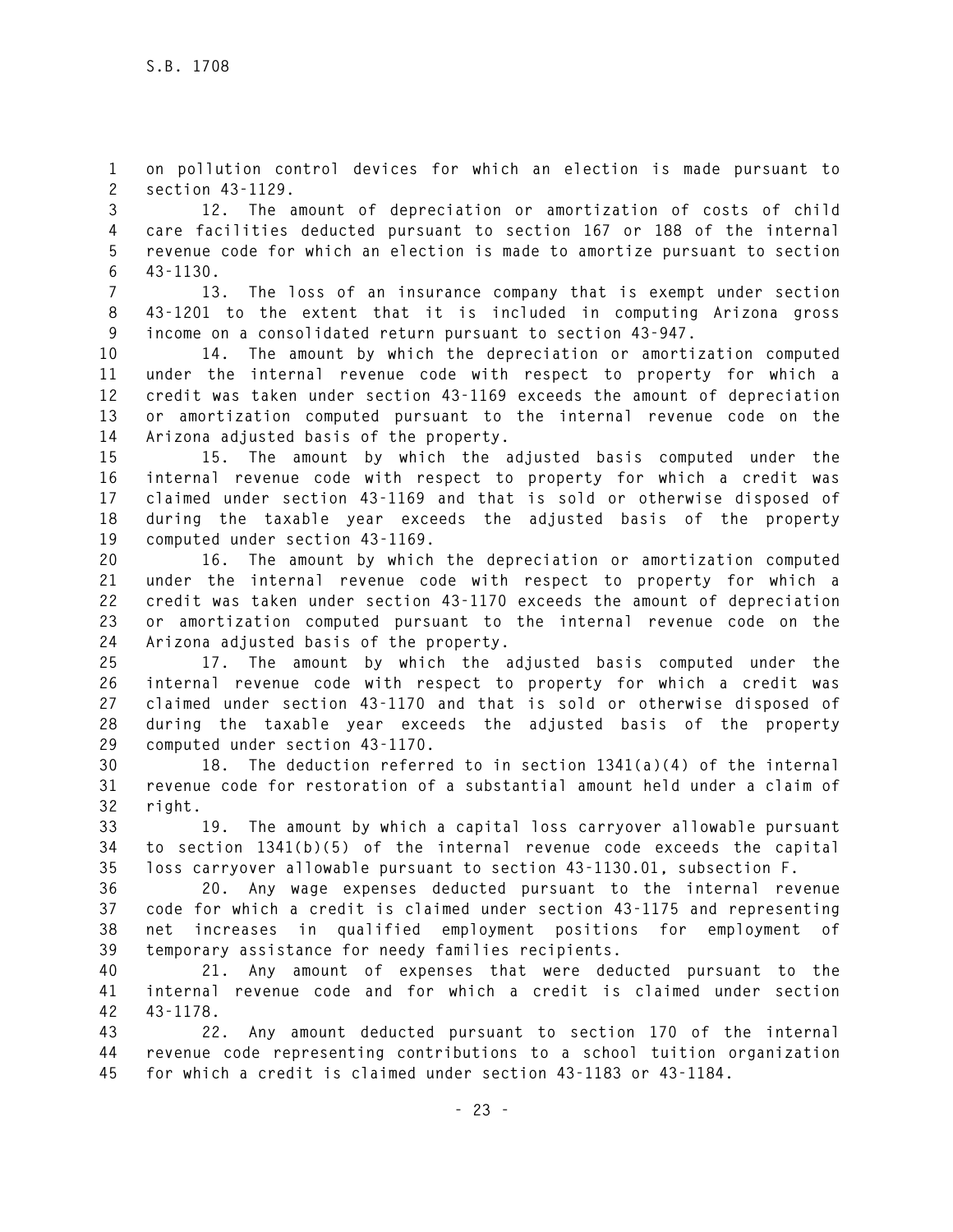**1 23. If a subtraction is or has been taken by the taxpayer under 2 section 43-1124, in the current or a prior taxable year for the full 3 amount of eligible access expenditures paid or incurred to comply with the 4 requirements of the Americans with disabilities act of 1990 (P.L. 101-336) 5 or title 41, chapter 9, article 8, any amount of eligible access 6 expenditures that is recognized under the internal revenue code, including 7 any amount that is amortized according to federal amortization schedules, 8 and that is included in computing Arizona taxable income for the current 9 taxable year.** 

**10 24. For taxable years beginning from and after December 31, 2017, 11 the amount of any net capital loss included in Arizona gross income for 12 the taxable year that is derived from the exchange of one kind of legal 13 tender for another kind of legal tender. For the purposes of this 14 paragraph:** 

**15 (a) "Legal tender" means a medium of exchange, including specie, 16 that is authorized by the United States Constitution or Congress to pay 17 debts, public charges, taxes and dues.** 

**18 (b) "Specie" means coins having precious metal content.** 

**19 25. The amount of any deduction that is claimed in computing 20 Arizona gross income and that represents a donation of a school site for 21 which a credit is claimed under section 43-1181.** 

**22 26. THE AMOUNT OF ANY MOTION PICTURE PRODUCTION COSTS THAT WAS 23 DEDUCTED PURSUANT TO THE INTERNAL REVENUE CODE FOR WHICH A TAX CREDIT IS 24 CLAIMED UNDER SECTION 43-1165.** 

**25 Sec. 8. Title 43, chapter 11, article 6, Arizona Revised Statutes, 26 is amended by adding section 43-1165, to read:** 

**27 43-1165. Credit for motion picture production costs; 28 qualifications; data maintenance; rules; 29 definitions** 

**30 A. FOR TAXABLE YEARS BEGINNING FROM AND AFTER DECEMBER 31, 2022, A 31 TAX CREDIT IS ALLOWED AGAINST PRODUCTION COSTS PAID BY A MOTION PICTURE 32 PRODUCTION COMPANY IN THIS STATE THAT ARE SUBJECT TO TAXATION BY THIS 33 STATE AND THAT ARE DIRECTLY ATTRIBUTABLE TO A MOTION PICTURE PRODUCTION. 34 THE AMOUNT OF THE CREDIT SHALL BE DETERMINED AS FOLLOWS:** 

**35 1. AN AMOUNT EQUAL TO A PERCENTAGE OF THE TOTAL AMOUNT OF THE 36 QUALIFIED PRODUCTION COSTS AS APPROVED BY THE ARIZONA COMMERCE AUTHORITY 37 PURSUANT TO SECTION 41-1517 AS FOLLOWS:** 

**38 (a) FOR A MOTION PICTURE PRODUCTION COMPANY THAT SPENDS UP TO 39 \$10,000,000, FIFTEEN PERCENT.** 

**40 (b) FOR A MOTION PICTURE PRODUCTION COMPANY THAT SPENDS MORE THAN 41 \$10,000,000 BUT LESS THAN \$35,000,000, SEVENTEEN AND ONE-HALF PERCENT.** 

**42 (c) FOR A MOTION PICTURE PRODUCTION COMPANY THAT SPENDS MORE THAN 43 \$35,000,000, TWENTY PERCENT.** 

**44 2. AN ADDITIONAL TWO AND ONE-HALF PERCENT OF THE MOTION PICTURE 45 PRODUCTION COMPANY'S PRODUCTION LABOR COSTS RELATED TO POSITIONS HELD BY**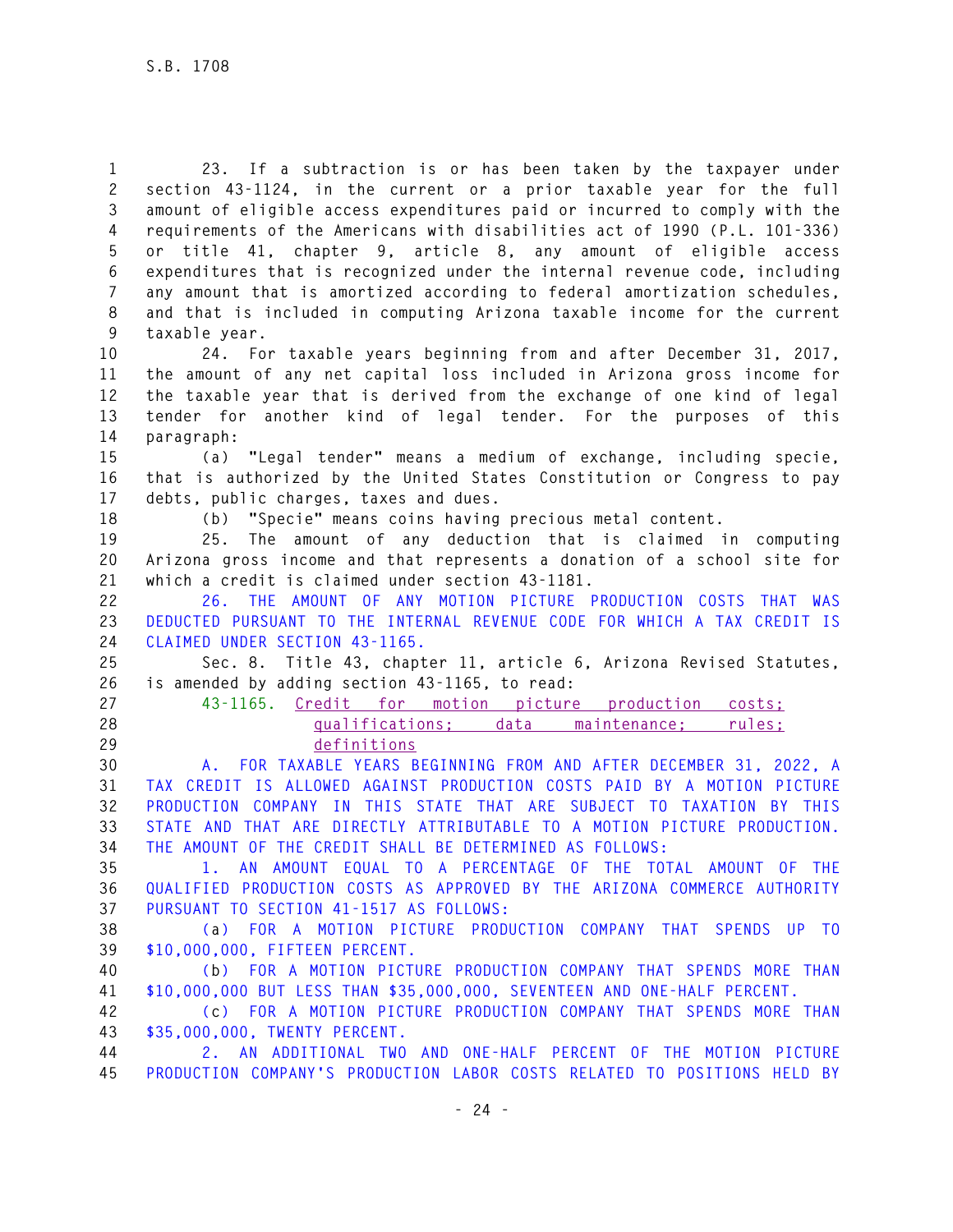**1 RESIDENTS OF THIS STATE AS APPROVED BY THE ARIZONA COMMERCE AUTHORITY 2 PURSUANT TO SECTION 41-1517.** 

**3 3. IF THE MOTION PICTURE PRODUCTION COMPANY EITHER:** 

**4 (a) USES A QUALIFIED PRODUCTION FACILITY IN THIS STATE TO PRODUCE 5 THE MOTION PICTURE PRODUCTION, AN ADDITIONAL TWO AND ONE-HALF PERCENT OF 6 THE TOTAL AMOUNT OF QUALIFIED PRODUCTION COSTS AS APPROVED BY THE ARIZONA 7 COMMERCE AUTHORITY PURSUANT TO SECTION 41-1517.** 

**8 (b) FILMS PRIMARILY AT A PRACTICAL LOCATION, PRODUCES AND FILMS THE 9 MOTION PICTURE PRODUCTION PRIMARILY IN THIS STATE AND PERFORMS ALL 10 PREPRODUCTION, POSTPRODUCTION AND EDITING AT A QUALIFIED PRODUCTION 11 FACILITY IN THIS STATE, AN ADDITIONAL TWO AND ONE-HALF PERCENT OF THE 12 TOTAL QUALIFIED PRODUCTION COSTS AS APPROVED BY THE ARIZONA COMMERCE 13 AUTHORITY PURSUANT TO SECTION 41-1517.** 

**14 4. AN ADDITIONAL TWO AND ONE-HALF PERCENT OF THE TOTAL AMOUNT OF 15 QUALIFIED PRODUCTION COSTS AS APPROVED BY THE ARIZONA COMMERCE AUTHORITY 16 PURSUANT TO SECTION 41-1517 IF THE MOTION PICTURE PRODUCTION IS PRODUCED 17 AND FILMED IN ASSOCIATION WITH A LONG-TERM TENANT OF A QUALIFIED 18 PRODUCTION FACILITY.** 

**19 B. THE DEPARTMENT MAY NOT ALLOW:** 

**20 1. TAX CREDITS UNDER THIS SECTION AND SECTION 43-1082 IN ANY 21 TAXABLE YEAR THAT EXCEED THE AGGREGATE AMOUNT PRESCRIBED IN SECTION 22 41-1517.** 

**23 2. A TAX CREDIT UNDER THIS SECTION TO A TAXPAYER THAT HAS A 24 DELINQUENT TAX BALANCE OWED TO THE DEPARTMENT UNDER THIS TITLE.** 

**25 C. TO QUALIFY FOR A TAX CREDIT UNDER THIS SECTION, THE MOTION 26 PICTURE PRODUCTION COMPANY MUST:** 

**27 1. DO EITHER OF THE FOLLOWING:** 

**28 (a) USE A QUALIFIED PRODUCTION FACILITY IN THIS STATE TO PRODUCE 29 THE MOTION PICTURE PRODUCTION.** 

**30 (b) IF THE MOTION PICTURE PRODUCTION IS FILMED PRIMARILY AT A 31 PRACTICAL LOCATION, PRODUCE AND FILM THE MOTION PICTURE PRODUCTION 32 PRIMARILY IN THIS STATE AND PERFORM ALL PREPRODUCTION, POSTPRODUCTION AND 33 EDITING AT AN INDUSTRY STANDARD FACILITY, IF SUCH A FACILITY FOR THOSE 34 FUNCTIONS IS AVAILABLE.** 

**35 2. MAINTAIN THE MOTION PICTURE PRODUCTION COMPANY'S PRODUCTION 36 LABOR POSITIONS IN THIS STATE.** 

**37 3. INCLUDE IN THE CREDITS FOR EACH MOTION PICTURE PRODUCTION AN 38 ACKNOWLEDGMENT THAT THE PRODUCTION WAS FILMED IN ARIZONA.** 

**39 4. RECEIVE PREAPPROVAL AND POSTAPPROVAL FROM THE ARIZONA COMMERCE 40 AUTHORITY PURSUANT TO SECTION 41-1517.** 

**41 D. CO-OWNERS OF A MOTION PICTURE PRODUCTION COMPANY, INCLUDING 42 CORPORATE PARTNERS IN A PARTNERSHIP, MAY EACH CLAIM THE PRO RATA SHARE OF 43 THE TAX CREDIT ALLOWED UNDER THIS SECTION BASED ON OWNERSHIP INTEREST. THE 44 TOTAL OF THE TAX CREDITS ALLOWED ALL SUCH OWNERS MAY NOT EXCEED THE AMOUNT 45 THAT WOULD HAVE BEEN ALLOWED A SOLE OWNER.**